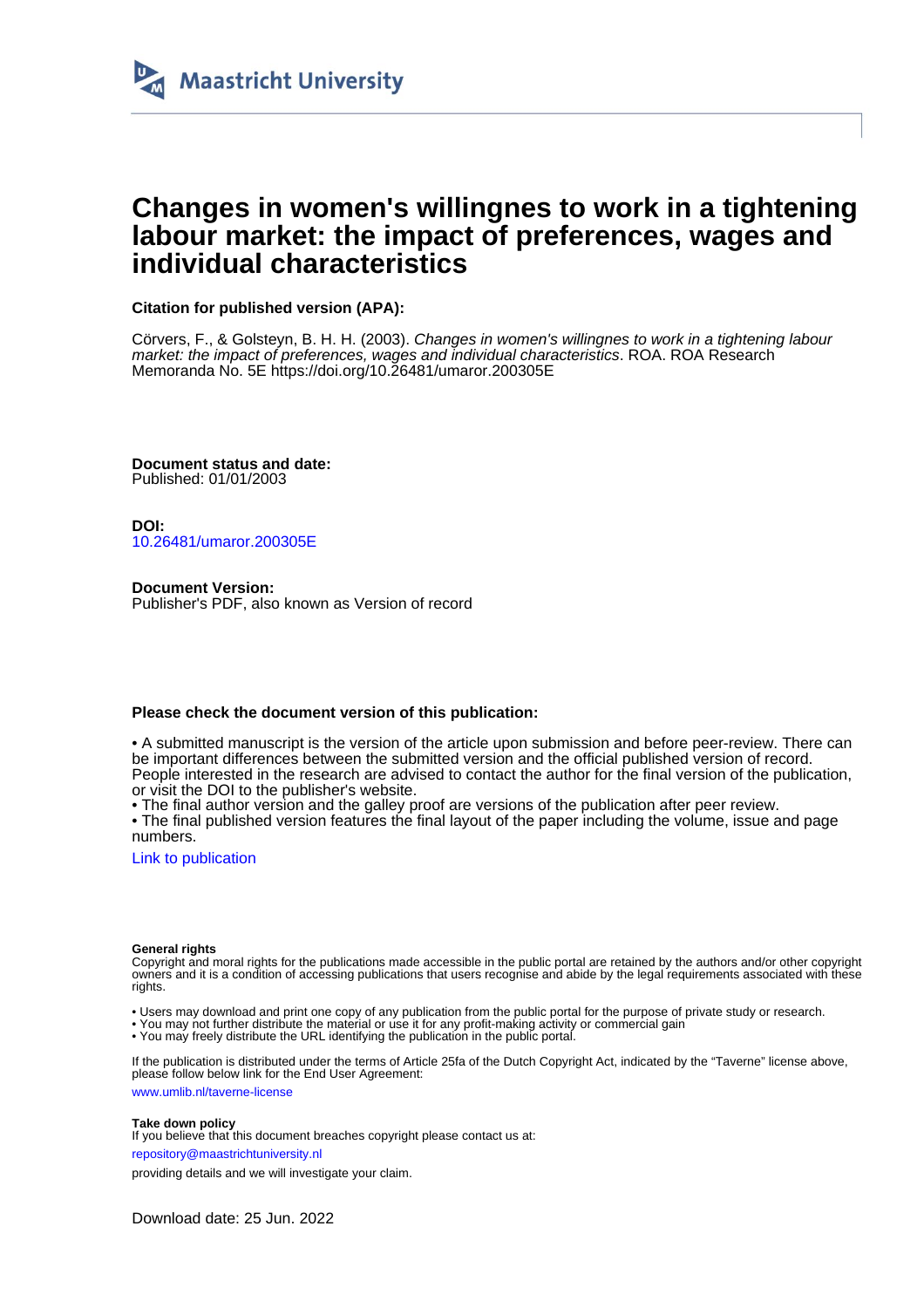# **Changes in women's willingness to work in a tightening labour market: the impact of preferences, wages and individual characteristics**

**ROA-RM-2003/5E** 

**Frank Cörvers and Bart Golsteyn** 

\* Earlier versions of this paper were presented in 2001 at a seminar at Maastricht University and a conference for labour market researchers in Antwerp. We would like to thank all participants of these sessions for their comments, notably Walter von Trier, Hans Waege, Lex Borghans, Philip Marey and Maarten Vendrik. Furthermore, we would like to thank Albert Bots, Rob Euwals and Andries de Grip for their valuable suggestions.

### **Research Centre for Education and the Labour Market**

Faculty of Economics and Business Administration Maastricht University

Maastricht, May 2003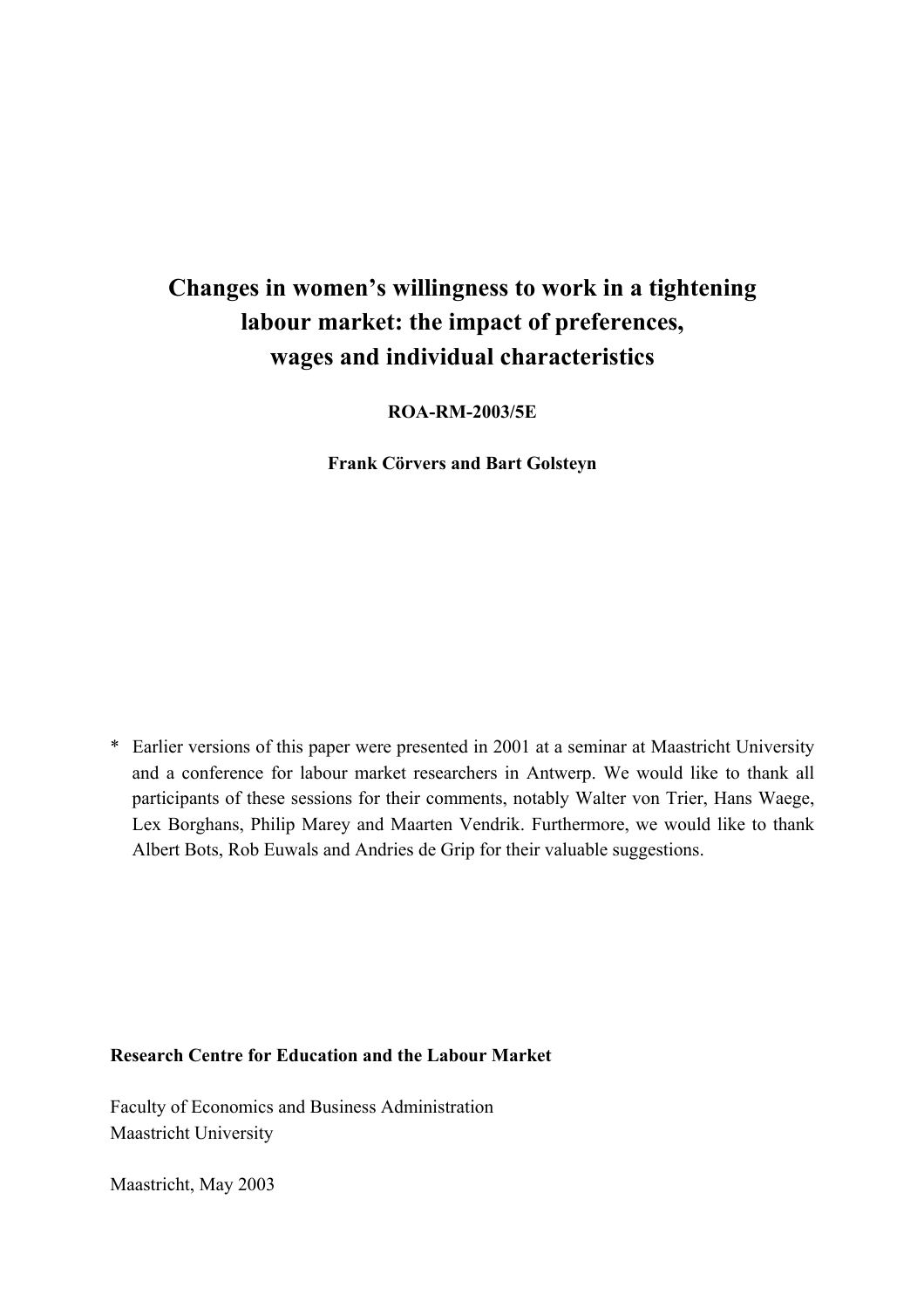**ISBN 90-5321-371-6**  Sec03.066.doc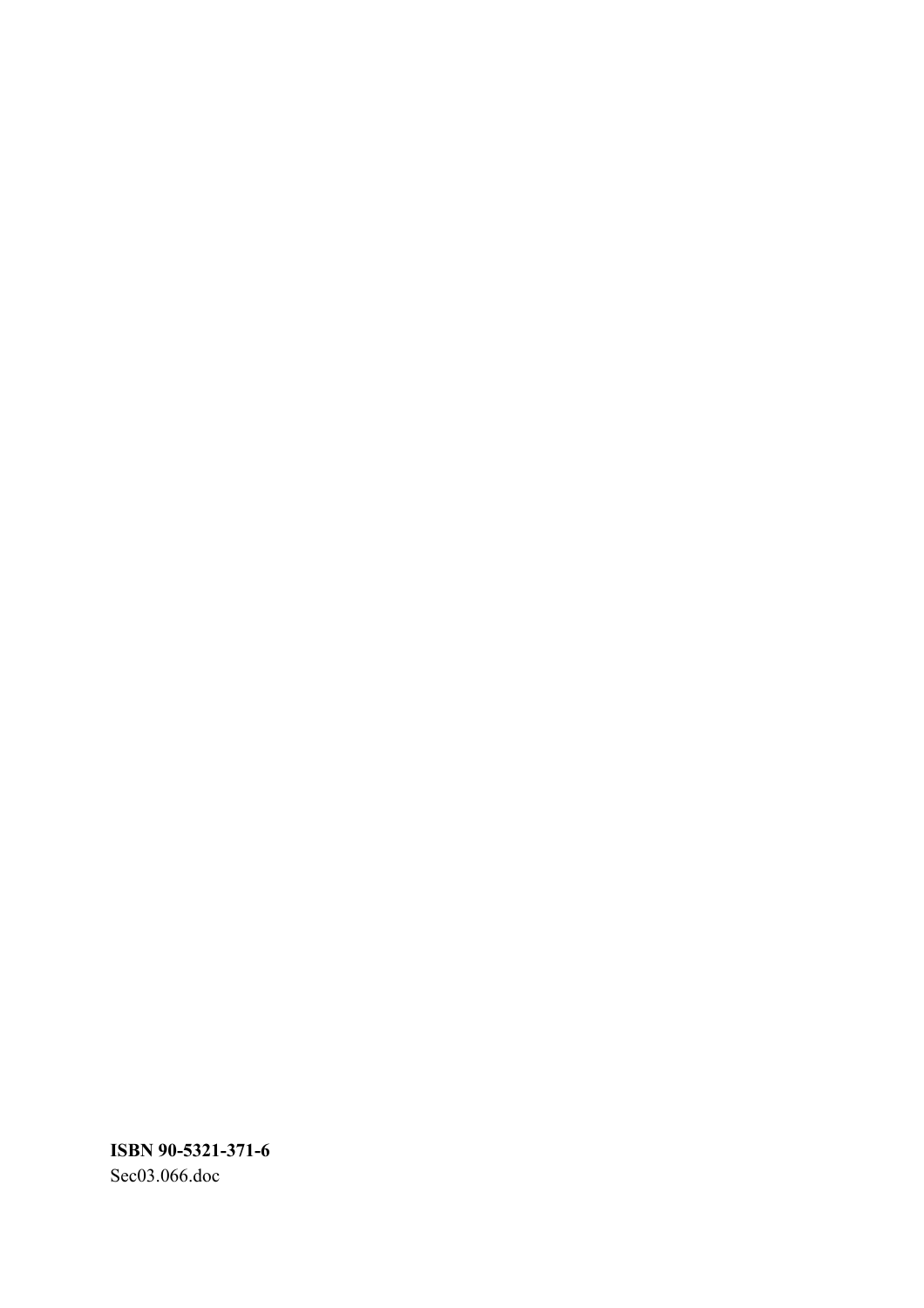# **Contents**

| Abstract                                                                            | $\rm i$        |
|-------------------------------------------------------------------------------------|----------------|
| 1. Introduction                                                                     | $\mathbf{1}$   |
| 2. Female labour force participation and labour market tightness in the Netherlands | $\overline{2}$ |
| 3. Data description                                                                 | $\overline{4}$ |
| 4. Estimation of the labour supply model                                            | 6              |
| 5. The willingness to work and the labour force status of women                     | 9              |
| 6. Conclusions                                                                      | 13             |
| References                                                                          | 13             |
| Appendix A                                                                          | 17             |
| Appendix B                                                                          | 21             |
| Appendix C                                                                          | 23             |
| Appendix D                                                                          | 25             |

Page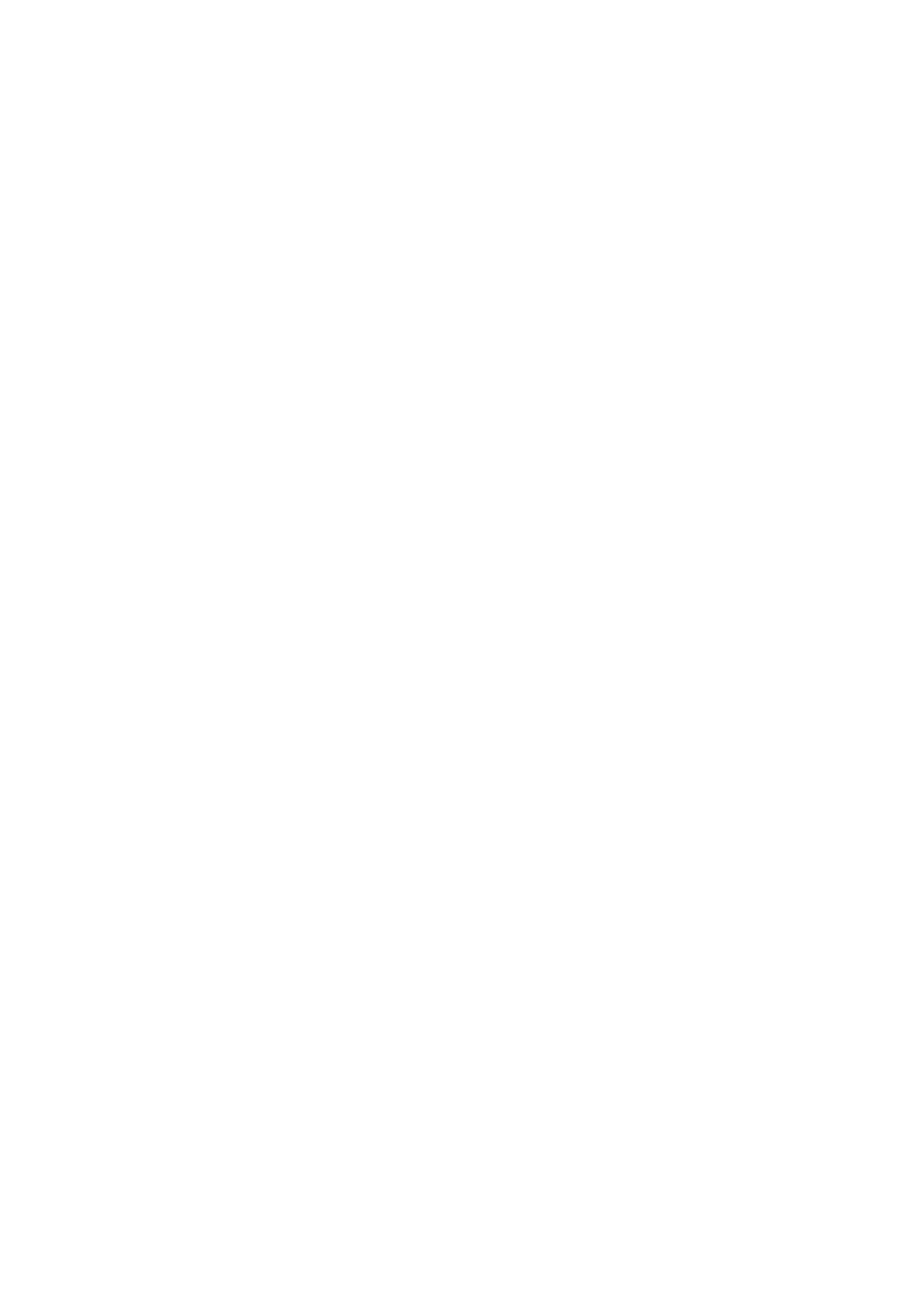## **Abstract**

The rapid increase of the female participation rate in the Netherlands gives rise to the hypothesis that the willingness of Dutch women to be employed grew strongly. We predict the number of hours women are willing to work by using the estimated parameters from a multistage least squares Heckit procedure. For a sample of Dutch women between 1994 and 1999 we find that there were significant differences in willingness to work between the employed, the unemployed, discouraged workers, and other non-participants. We also find a positive trend in the willingness to work for these groups, which seems to be almost entirely based on the changing individual characteristics of women, in particular the increase of the average level of education. Changing wages stimulated the working individuals, but had a negative effect on the willingness to work of the non-workers, who were on average lower educated. The effects of wages and preferences nearly outweighed each other for the nonworkers.

Key words: Female labour force participation, labour supply, discouraged workers, business cycle, unemployment JEL-Code: H2, J22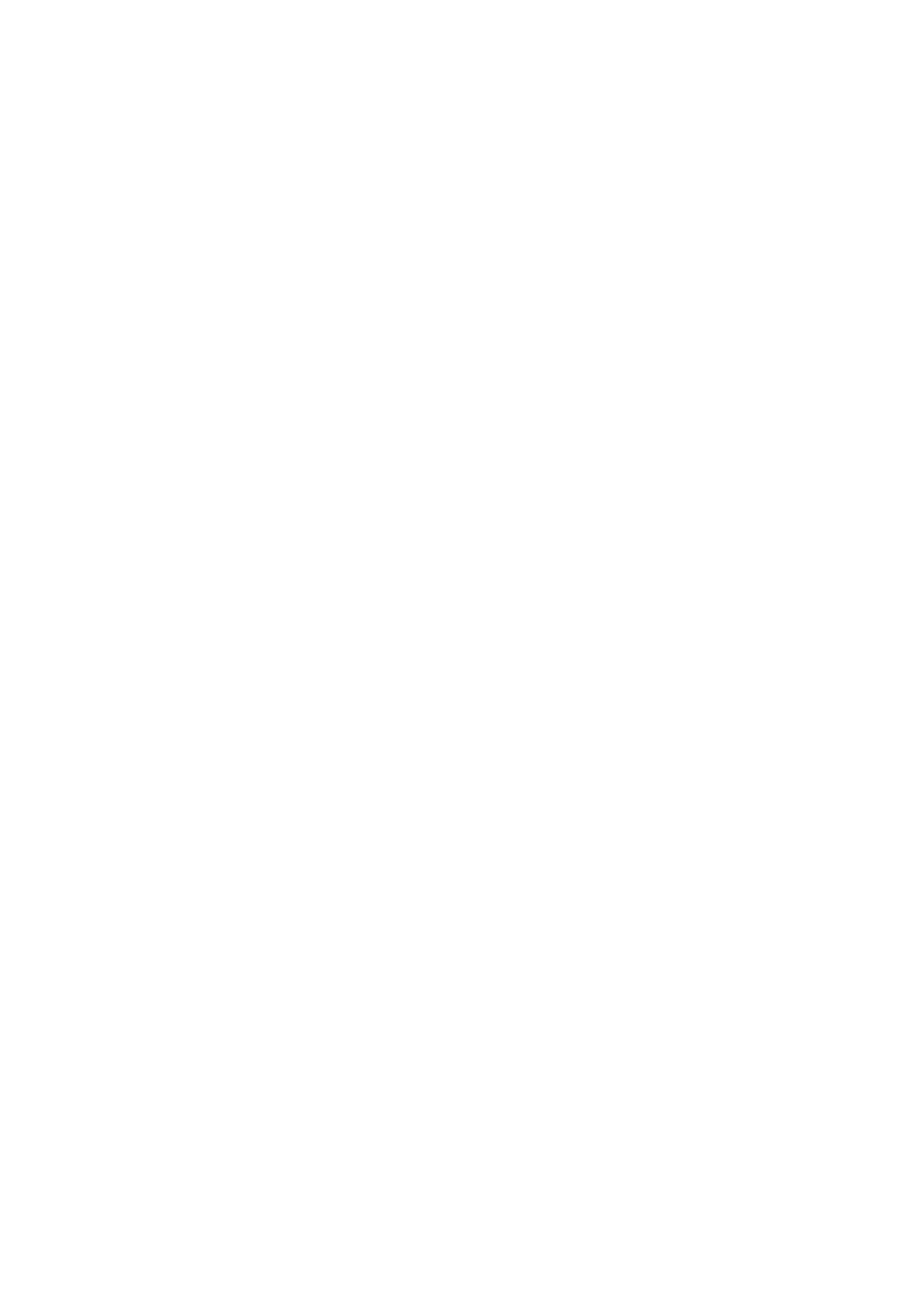## **1. Introduction**

 $\overline{a}$ 

This paper analyses the remarkable increase in female labour force participation during the second half of the 1990s in the Netherlands, when the Dutch economy was in an upswing. If women adjust their behaviour to the general labour market situation, the flexibility of the labour market may be increased considerably. Due to the 'discouraged worker effect' women may be less inclined to find a job when unemployment rates are high,<sup>1</sup> whereas in the upward fluctuation of the business cycle they may seek for jobs more actively. For example, Finegan (1981) found for the U.S. that many people are counted as non-participants when unemployment is high, whereas they do enter the labour market when unemployment is low. Darby et al. (2001) tested the significance of these participation reactions to upward and downward fluctuations in the business cycle. In their empirical analysis of four countries<sup>2</sup> they found empirical evidence for the responses of participation rates to the business cycle.

Instead of looking at the change in participation rates from a macroeconomic perspective, we will analyse the change in the *willingness* to work of women by the use of a microeconomic framework. In this way, we will try to find the causes of increasing female labour force participation in the Netherlands. The rapid increase of the female participation rate in the Netherlands gives rise to the hypothesis that the willingness of women to be employed grew strongly. This may have been due to both the long-term upward trend in female labour force participation,<sup>3</sup> which may be related to changing preferences as well as to changing individual characteristics, and the cyclical upturn in the period under consideration, which may be related to the tightening of the labour market and rising wages.

Our contribution to the existing participation literature is threefold. Firstly, we will test the hypothesis of a growing willingness to work by using the estimated parameters from a three-stage least squares Heckit procedure to predict the number of hours women are willing to work in the course of six years. We will also test whether this holds for the 'discouraged workers', who are willing to work but do not search for a job, and for three other groups of women, including the employed, the unemployed and other participants.

Secondly, since the discouraged workers may to some extent have similar characteristics and preferences as the unemployed<sup>4</sup>, we will test whether the differences in the willingness to work between the four groups of women are statistically significant. It may be

<sup>1.</sup> This phenomenon is known as 'hidden unemployment' since persons who do not search for a job are not counted as unemployed.

<sup>2.</sup> They also found that the fall of female participation rates during cyclical downturns were significantly larger than the rise of participations rates in upturns. The countries included in the empirical analysis were France, Japan, the United States and Sweden. The 'discouraged worker effect' turned out to be most prevalent in the former three countries, in particular for the 45-54 year age group of women.

<sup>3.</sup> In general, labour force participation of women has been rising continuously during the last decades, not only in the Netherlands but also in many other countries of the European Union (European Commission, 2001). In the Netherlands, there is a structural upward trend of female labour force participation since the 1960s (Vendrik, 1993; CPB, 2000; WRR, 2000).

<sup>4.</sup> For an empirical analysis of the distinction between unemployed and discouraged people, see for example Flinn and Heckman (1983), Tano (1991), Gönöl (1991) and Jones and Riddell (1998). The empirical results of these studies are somewhat mixed. In general, one may conclude that the distinction between unemployed and discouraged people matters more for females than for males, and more for younger (till 25 years old) than for older people.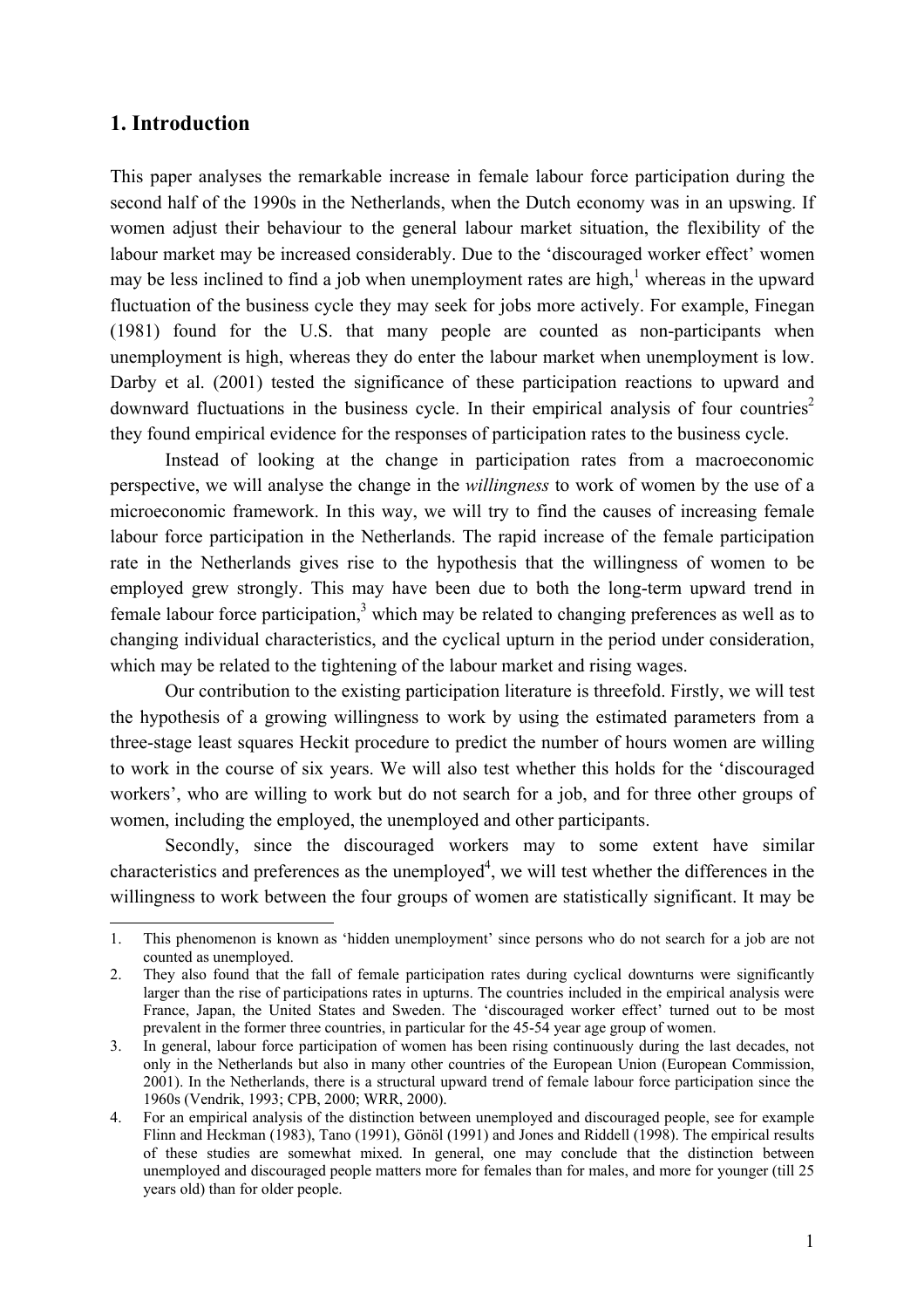expected that the workers in the sample are on average most willing to work, followed by the unemployed, the discouraged workers and other non-participants. The women belonging to the last group explicitly stated that they were not willing to work, which allows us to compare their subjective statement on the willingness to work with our empirical findings based on the individual background characteristics (e.g. age, education, having children, having a partner).

Thirdly, to reveal the causes of the estimated changes in the willingness to work between years, we will decompose these changes into changes due to preferences, wages and individual characteristics for the four groups of women over time. Our decomposition technique is partly comparable to that of Gomulka and Stern (1990) and Groot and Pott-Buter (1993), who explicitly include the participation decision in their analysis. However, we focus on the changes in the average number of hours to analyse the development of the willingness to work of the four groups of women. This is another novelty of our analysis.

 Section 2 discusses the relationship between the growing female labour force participation and the falling unemployment level (i.e. the tightening of the labour market) in the Netherlands during the last decade of the  $20<sup>th</sup>$  century. Section 3 refers to the data set used. In Section 4, we will discuss our estimation results and compare these to the results found in other empirical studies. In Section 5, we will test the differences in the willingness to work between the four groups of women mentioned before. We will also analyse the reasons (preferences, wages, individual characteristics) for the positive trend in the willingness to work during the period under consideration. Lastly, we will draw our conclusions in Section 6.

## **2. Female labour force participation and labour market tightness in the Netherlands**

The Dutch labour market situation has changed considerably in recent years. Around 1994, the Netherlands experienced a situation with high unemployment rates, whereas in the late 1990s unemployment rates were so low that employers had serious difficulties to find adequate personnel. Due to falling unemployment rates and increasing labour market shortages, the activation of non-working women to participate on the labour market became a matter of great interest in the Netherlands. This held in particular for non-participating women willing to work but not searching for a job, i.e. the 'discouraged workers'. More than two thirds of the discouraged workers is female (ROA, 2001).

 In 1991, the female labour force participation rate was 44.9 percent, while in 2000 the participation rate stood at 54.8 percent. The last column of Table 1 shows the yearly increase of female labour force participation rates during the 1990s. Contrary to the rise of the participation rates of women during 1993 and 1994, participation rates of men did not increase during these years. Therefore, participation rates of men seem to be more related to the excess supply on the labour market in those years than the participation rates of women. During the early 1990s, the Netherlands experienced a stagnating economy, which resulted in a peak unemployment rate of 8.5 percent in 1994. For women, the peak was even 11.4 percent in 1994.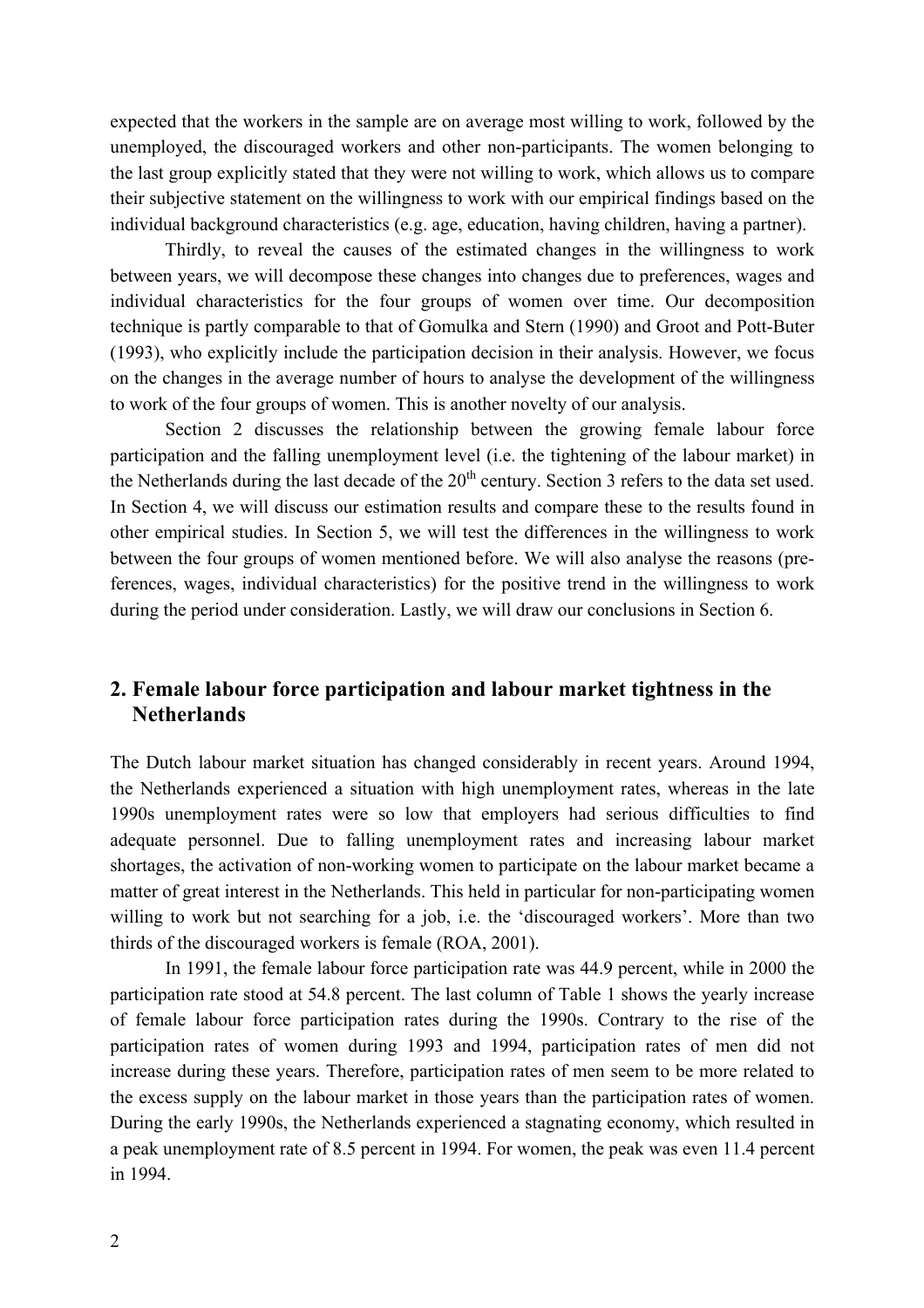| Year | Change in unemployment                    | Change in participation rate <sup>b</sup> |                      |  |
|------|-------------------------------------------|-------------------------------------------|----------------------|--|
|      | rate <sup>a</sup><br>Total<br>in % points | Men<br>in $\%$ points                     | Women<br>in % points |  |
| 1992 | 0.1                                       | 0.6                                       | 0.8                  |  |
| 1993 | 0.6                                       | 0.0                                       | 1.3                  |  |
| 1994 | 0.6                                       | 0.0                                       | 0.6                  |  |
| 1995 | $-0.1$                                    | 0.8                                       | 1.4                  |  |
| 1996 | $-0.4$                                    | 0.3                                       | 1.0                  |  |
| 1997 | $-0.5$                                    | 0.8                                       | 1.9                  |  |
| 1998 | $-0.9$                                    | 0.8                                       | 1.0                  |  |
| 1999 | $-0.5$                                    | 0.4                                       | 1.5                  |  |
| 2000 | $-0.8$                                    | 0.8                                       | 2.1                  |  |

| Table 1                                                                                       |  |
|-----------------------------------------------------------------------------------------------|--|
| Changes in rates of unemployment and labour force participation in the Netherlands, 1992-2000 |  |

a. Total unemployment as a percentage of the labour force (15 to 65 years old), change is relative to t-1. $\overline{5}$ 

b. Labour force as a percentage of the working-age population (15 to 65 years old), change is relative to t-1.

*Source: Labour Force Survey (1991-2000), Statistics Netherlands* 

 $\overline{a}$ 

The excess of labour supply over demand in a recessional period decreased the chances of getting a job and tended to push down real wages. As a result the expected benefits of job search declined, which led to a decrease in search activities. Unemployed people and people who would otherwise have entered the labour force became 'discouraged' and remained outside the labour force. By definition, discouraged workers are willing to accept a job but do not search for work. The loose labour market of 1994, with relatively many discouraged workers, gradually switched to a tight labour market during the next few years. In 2000 the unemployment rate had fallen to 3.8 percent (5.4 percent for women). The percentage of discouraged workers in the population also decreased: the number of 'discouraged workers' fell from 327,500 in 1994 (3.6 percent of the population) to 216,000 in 1999 (2.3 percent of the population). $<sup>6</sup>$ </sup>

 For two reasons, female labour force participation rates continued to increase during the 1990s, despite the loose labour market in 1993 and 1994. Firstly, as stated above, there was a structural upward trend of the female labour force participation rate during the last three decades, whereas for men the overall trend during this period was downward (WRR, 2000). Therefore it is not surprising that the rise of the female labour force participation rate was less disturbed by a recession than the relatively recent upward movement of the male labour force participation rate in the Netherlands. Secondly, if a husband in a traditional family lost his job

<sup>5.</sup> In Table 1, unemployment is measured according to the official definition of Statistics Netherlands, in which individuals are only counted as unemployed when they have no job of 12 hours per week or more and are searching for one. In the next sections of this paper, the international definition of unemployment is used, i.e. without the 12-hours border.

<sup>6.</sup> The population is here restricted to all individuals between 15 and 64 years old and excludes those in initial education. See ROA (2001), chapter 4.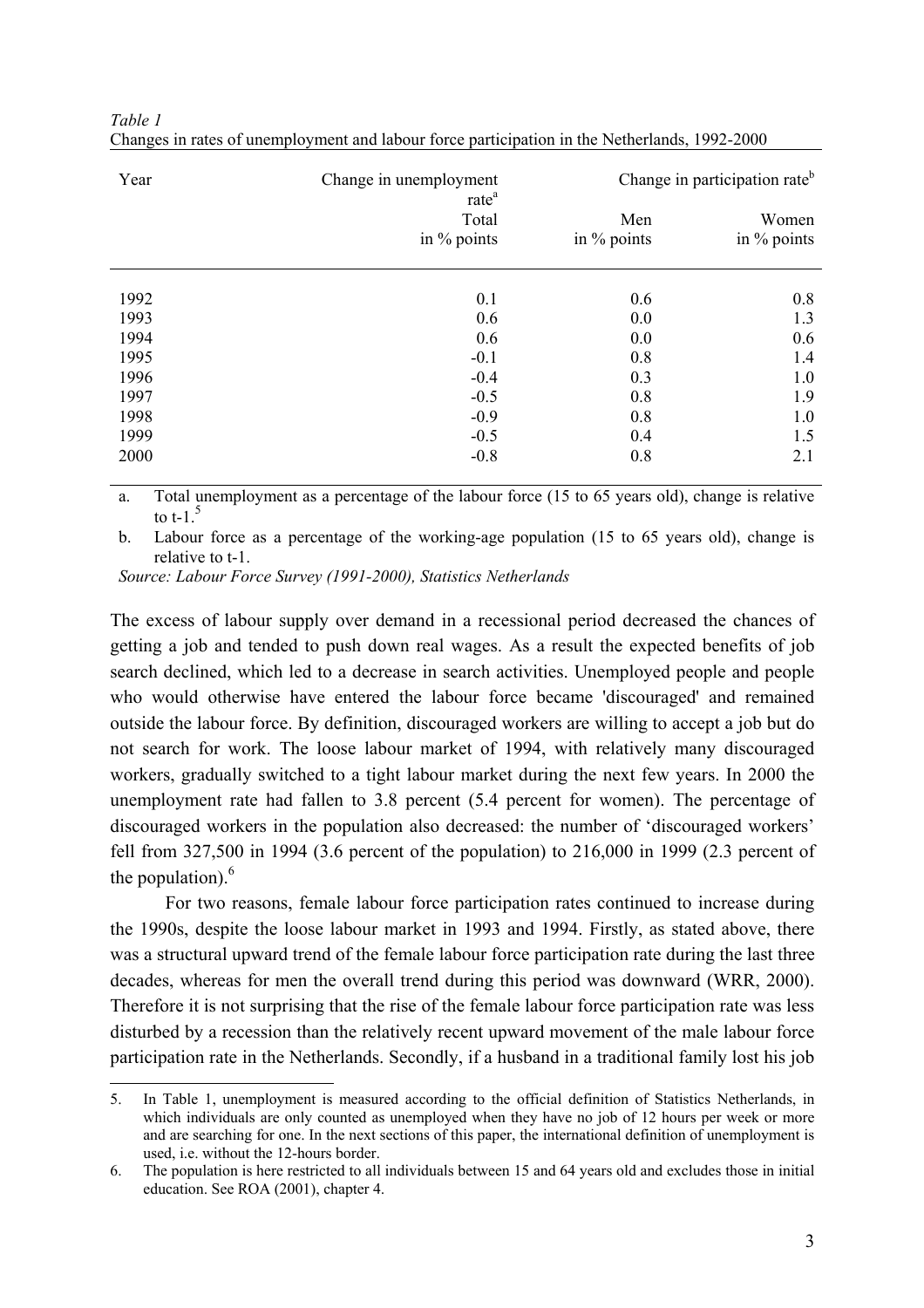and became unemployed during the recession years in the Netherlands, other family members, in particular his wife, might have decided to enter the labour force to compensate for the decreased family income. This upward pressure on the female participation rate due to the 'added' female workers partly offsets the downward pressure on the participation rate due to the 'discouraged' female workers. $<sup>7</sup>$ </sup>

 The above analysis leads to the expectation that the willingness of women to supply themselves on the labour market has increased since 1994. This expectation follows from both the structural upward trend of the female labour force participation rate and the recovery of the Dutch economy - related to the tightening of the labour market - since 1994. The next sections show the results of the empirical microeconomic analysis with regard to the change in the willingness to work of both employed or non-working women between 1994 and 1999.

## **3. Data description**

The data set was drawn from the Socio-Economic Panel (SEP) of Statistics Netherlands. This panel contains microdata on about 5,000 Dutch households. We selected the years 1994 to 1999. The selection of these years was dictated by the availability of data sets incorporating more or less the same variables, since not all variables that we needed to conduct our empirical analysis were included in the data sets of the years before 1994. All women in the age of 15 to 65 years old were selected, excluding the self-employed because of the lack of reliable data on their wages. Those attending full-time education and disabled persons were also excluded, since they are preparing for their labour market entry or are not able to work, respectively.

 In our sample, we define employed women (E) as those working at least one hour per week. Women are considered to be unemployed (UE) if they have been searching for a job for more than one hour per week during the last four weeks, and are able to start working within three months. Within the group of non-participants (NP), who do not belong to the labour force, we distinguish between women who are willing to work (W) and those who are not (NW).<sup>8</sup> Women in the former group can be characterised as 'discouraged workers' because they want a job but gave up searching for one. By making use of the panel character of the data, we are able to show the changes in labour force states of women between 1994 and 1999. Table 2 clearly shows that many women started to work during the period between 1994 and 1999. 63 percent of the women who were unemployed in 1994 had a job in 1999. For the non-participating women who had a job in 1999, these percentages are much lower, namely 43 percent of those willing to work in 1994 and 19 percent of those not willing to work in 1994. This can be regarded as a first indication of the larger willingness to work of

 $\overline{a}$ 

<sup>7.</sup> However, empirical research reveals that the 'discouraged worker effect' clearly dominates the 'added worker effect'. This is straightforward since the former effect is related to a fall in expected real wages during a recession, which affects nearly every household, whereas the latter effect only emerges from families whose normal breadwinner loses a job. For a thorough recent analysis on the 'added worker effect', see Stephens (2001).

<sup>8.</sup> Based on the question: 'Are you willing to work?'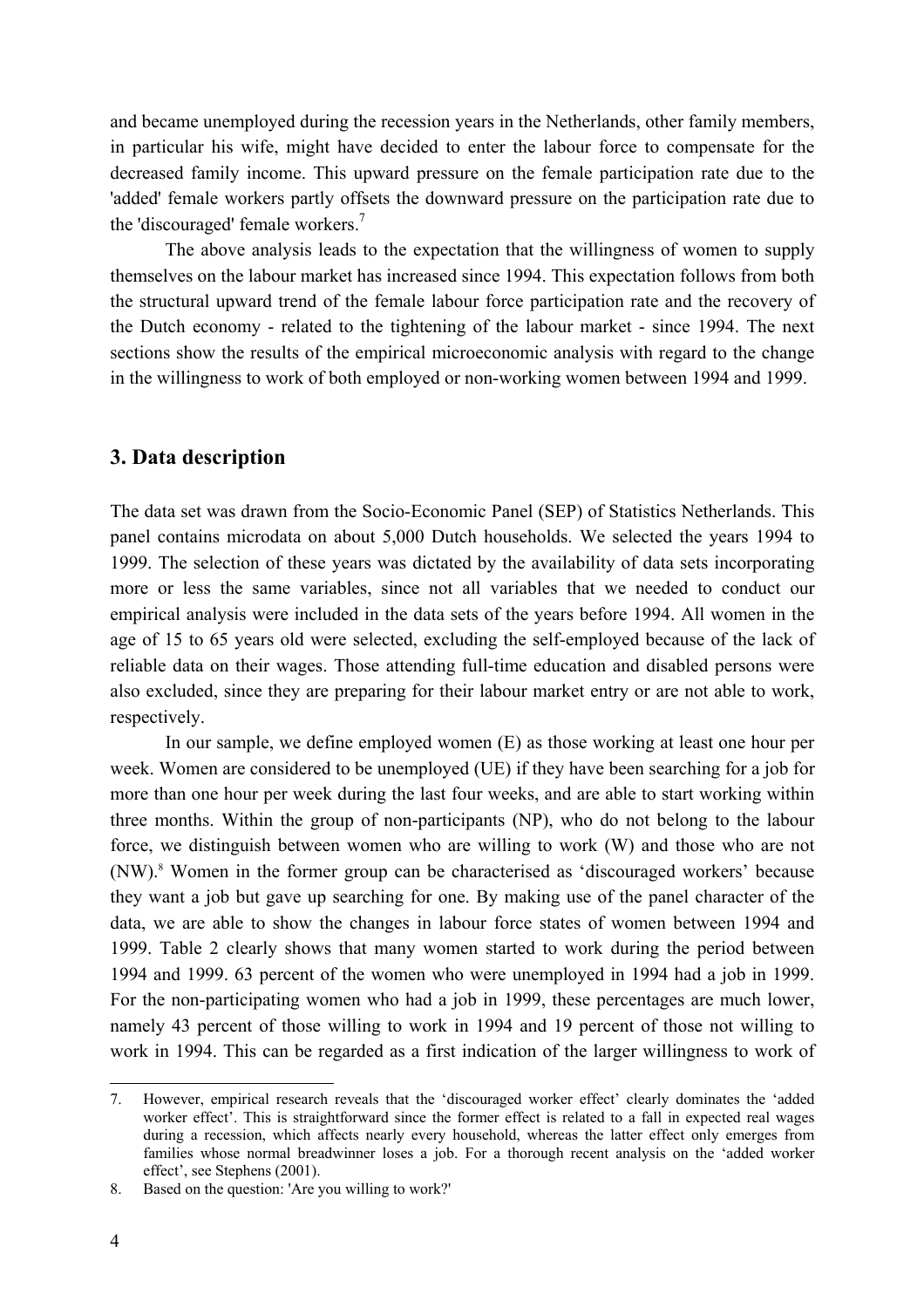the unemployed relative to discouraged workers and other non-participants. In turn, the discouraged workers reveal a larger willingness to work than other non-participants.

|                                 |                       | Labour force state in 1999,<br>percentage of total number in 1994 |    |      |       |  |
|---------------------------------|-----------------------|-------------------------------------------------------------------|----|------|-------|--|
|                                 | Total number in 1994* | Ε                                                                 | UE | NP W | NP NW |  |
| Labour force state in<br>1994** |                       |                                                                   |    |      |       |  |
| Ε                               | 1302                  | 86                                                                | 2  | 4    |       |  |
| UE                              | 98                    | 63                                                                | 5  | 14   | 17    |  |
| NP W                            | 249                   | 43                                                                | 12 | 19   | 25    |  |
| <b>NP NW</b>                    | 493                   | 19                                                                | 3  | 9    | 70    |  |

#### *Table 2*

Changes in labour force states, 1994 to 1999<sup>9</sup>

### Notes:

\*) Total number minus sample outflow

\*\*) E = employed; UE = unemployed; NP W = non-participating willing to work; NP NW = nonparticipating not willing to work

Table 3 presents the levels of education of the total sample of women in the subsequent years. The table indicates that in the sample of 1999 significantly more women were highly educated than in the sample of 1994. This increase in the share of highly educated people is most profound in the working group (see Table A.2 in Appendix A).

| Sample structure of women according to the level of education, 1994 to 1999 |               |               |               |      |               |               |  |  |  |  |
|-----------------------------------------------------------------------------|---------------|---------------|---------------|------|---------------|---------------|--|--|--|--|
|                                                                             | 1994          | 1995          | 1996          | 1997 | 1998          | 1999          |  |  |  |  |
| Level of education*                                                         | $\frac{0}{0}$ | $\frac{0}{0}$ | $\frac{0}{0}$ | $\%$ | $\frac{0}{0}$ | $\frac{0}{0}$ |  |  |  |  |
| $PE + LSE$                                                                  | 43.5          | 39.6          | 37.6          | 34.5 | 32.9          | 29.7          |  |  |  |  |
| <b>HSE</b>                                                                  | 40.2          | 41.9          | 43            | 44.1 | 44.9          | 46.6          |  |  |  |  |
| <b>HVE</b>                                                                  | 13.8          | 15.4          | 16            | 17.2 | 17.5          | 18.4          |  |  |  |  |
| UvE                                                                         | 2.5           | 3.1           | 3.4           | 4.2  | 4.7           | 5.4           |  |  |  |  |
| Total                                                                       | 100           | 100           | 100           | 100  | 100           | 100           |  |  |  |  |
| Number                                                                      | 3378          | 3234          | 3421          | 3278 | 3260          | 3065          |  |  |  |  |

*Table 3*  Sample structure of women according to the level of education,  $1004$  to  $1000^{10}$ 

 $*$ ) PE = primary education; LSE = lower secondary education; HSE = higher secondary education;  $HVE = higher vocational education$ ;  $UVE = university education$ . *Source: Socio-Economic Panel, Statistics Netherlands*

 $\overline{a}$ 9. In Table A.1 in Appendix A the frequencies and shares of the four groups of women are presented for all years in the period of 1994 to 1999.

<sup>10.</sup> See Appendix A for an overview of the education levels per group.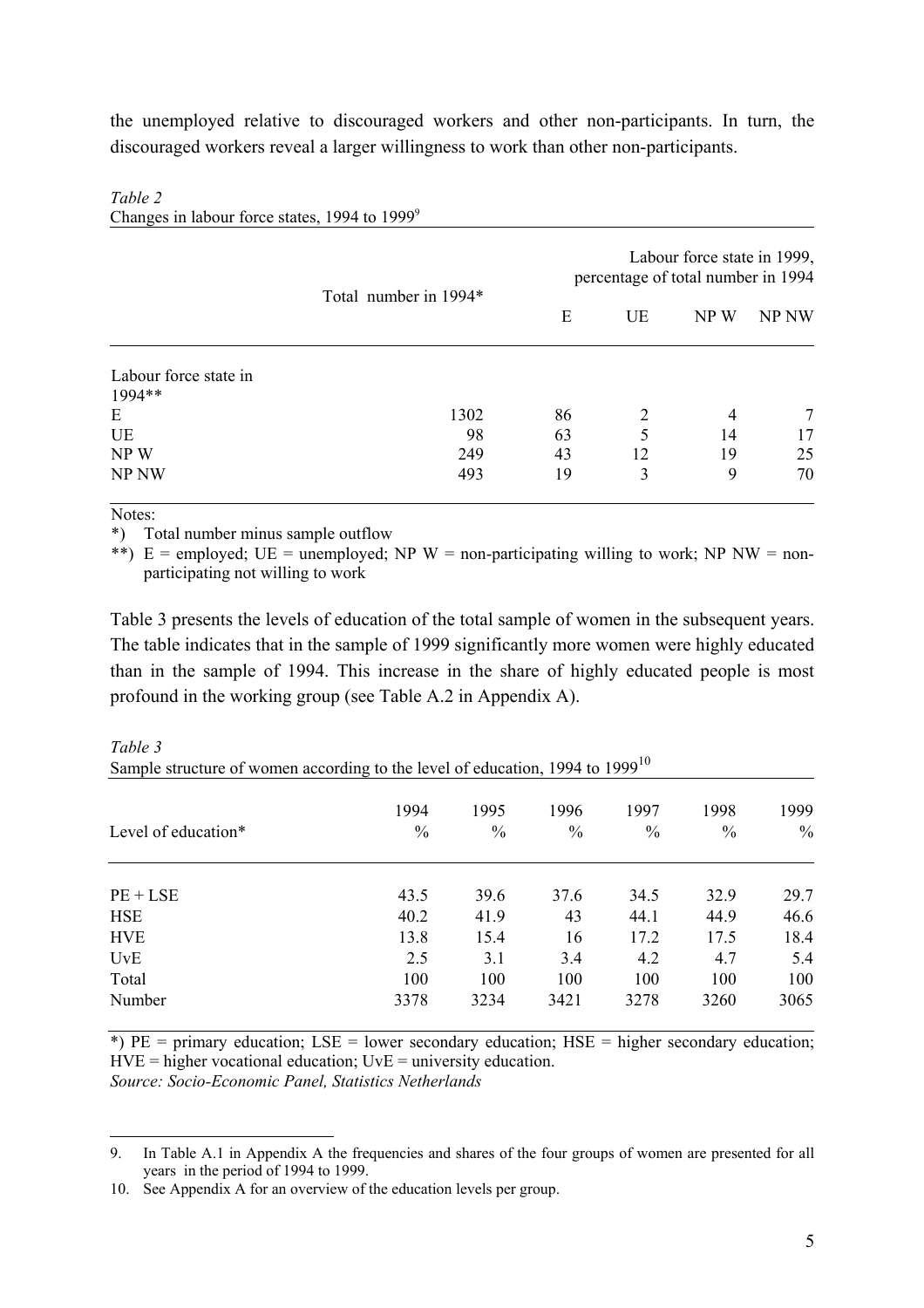Other variables in the empirical analysis of female labour supply include the average number of hours worked per week, net real wage per hour, other income, age, number and age of children.<sup>11</sup> The average number of hours worked per week was slightly higher in 1999 than in 1994. This may be the result of both a higher participation rate among women and a higher average number of hours worked by the employed women. The net real wage per hour increased over the years, in particular between 1997 and 1998 (Table A.3). When 1999 is compared with 1994, it can be concluded that the other income (e.g. social insurance benefits and a husband's income) decreased for the employed women but increased for the nonworking women (Table A.8). In addition, the discouraged workers had the highest average number of children (Table A.4) and the lowest average age of the youngest child (Table A.5). The group of discouraged workers had the highest share of women with one or more children: around 74 percent with a peak of 78 percent in 1997. In particular for the groups of working women and other non-participants these shares are much lower. For the latter group, this share decreased over the period (Table A.6). The average age per group of women increased by about two years. Only the unemployed were on average about 4 years older in 1999 than in 1994 (Table A.7).

## **4. Estimation of the labour supply model**

The neoclassical static labour supply model that we use is well known and described, among others, by Killingsworth (1983). In this model, each individual has a utility function *U(C,L,X)*  in which *L* denotes leisure time, *C* consumption of goods, and *X* individual attributes. The utility function is assumed to be twice differentiable and concave in *C* en *L*. Individuals are assumed to maximise utility subject to the budget constraint  $C = A + WH$  and time constraint  $T = H + L$ , in which *A* denotes the individual's other income, *W* the net hourly wage rate, *H* working hours, and *T* total time. Solving the first-order conditions leads to the labour supply function  $H = H(W, A, X)$ .

 The purpose of this section is to estimate the labour supply behaviour of women and particularly to reveal the change in their preferences to work during a period of time. For our purpose, we estimate a semi-log specification of the labour supply function

(1) 
$$
H = c + \alpha \ln W + \beta A + \gamma X + \varepsilon
$$

The problem that occurs in estimating labour supply functions is that hours of work are censored. This means that the hours of work variable is zero for the unemployed and nonparticipants. In addition, data on wages are not available for non-working women. This implies that we can only observe wages for employed women. A labour supply function estimated by Ordinary Least Squares would therefore suffer from sample selectivity bias. To correct for this bias, the inverse Mill's ratio is implemented as a variable in the labour supply

 $\overline{a}$ 

<sup>11.</sup> See Appendix A for an overview of the sample averages of these variables.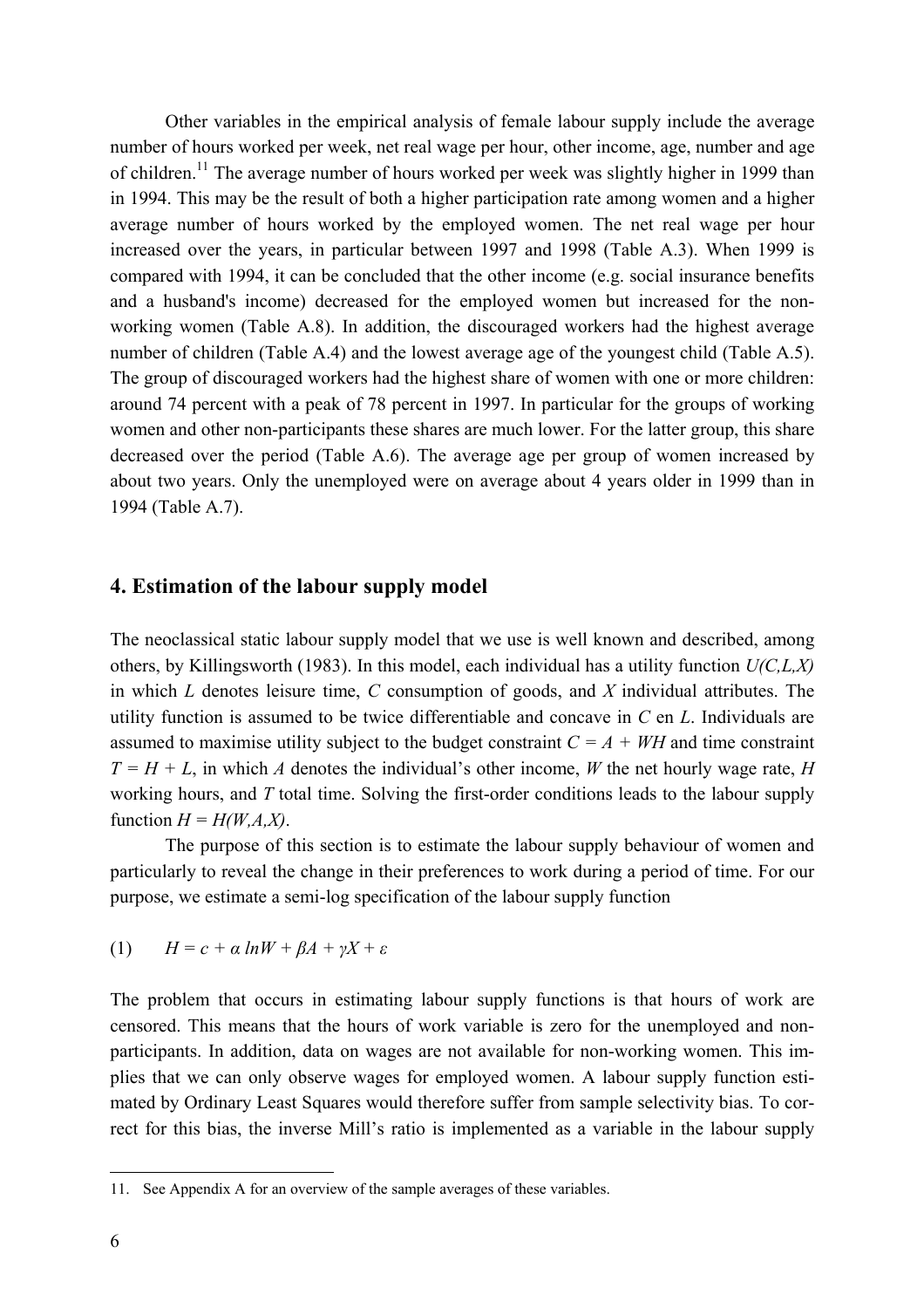equation (see Heckman, 1974). This ratio is calculated in a probit function for the entire sample of working and non-working women.<sup>12</sup> The excluded variables in the labour supply function - as opposed to the regressors in the probit function - serve as instruments for the wage in the two-stage least squares technique that is used to calculate the labour supply function (Killingsworth, 1983). Following Mincer (1974), we use tenure, approximated by years of work in the current firm, and level of education (see Table 3) as instruments for the wage.<sup>13</sup>

*Table 4* 

 $\overline{a}$ 

Estimation results of the labour supply model with hours of work per week as dependent variable, and tenure and education used as instruments for  $lnW<sup>14</sup>$  (standard errors in parentheses).

| Variable               | 1994        | 1995        | 1996        | 1997        | 1998        | 1999        |
|------------------------|-------------|-------------|-------------|-------------|-------------|-------------|
| 'LnW'                  | $13.35***$  | $12.35***$  | $10.50***$  | $8.13***$   | $11.92***$  | $11.74***$  |
|                        | (2.22)      | (2.20)      | (1.76)      | (1.67)      | (1.79)      | (2.56)      |
| Alt. income (year-     | $-0.39***$  | $-0.67***$  | $-0.61***$  | $-0.56***$  | $-0.60***$  | $-0.59***$  |
| $\frac{1}{9}$ /10,000) | (0.11)      | (0.12)      | (0.11)      | (0.10)      | (0.12)      | (0.12)      |
| Child $(0-2)$          | $-10.76***$ | $-10.17***$ | $-10.37***$ | $-10.15***$ | $-10.88***$ | $-10.84***$ |
|                        | (0.82)      | (0.81)      | (0.75)      | (0.72)      | (0.74)      | (0.95)      |
| Child $(3-5)$          | $-10.75***$ | $-9.02***$  | $-8.29***$  | $-10.07***$ | $-9.15***$  | $-10.45***$ |
|                        | (0.95)      | (1.24)      | (1.01)      | (1.01)      | (0.95)      | (0.97)      |
| Child $(6-12)$         | $-9.44***$  | $-6.91***$  | $-8.31***$  | $-8.48***$  | $-8.39***$  | $-7.83***$  |
|                        | (0.84)      | (0.88)      | (0.73)      | (0.76)      | (0.73)      | (0.78)      |
| Child $(>12)$          | $-5.23***$  | $-4.66***$  | $-5.56***$  | $-5.34***$  | $-3.70***$  | $-3.39***$  |
|                        | (0.90)      | (0.80)      | (0.71)      | (0.69)      | (0.75)      | (0.80)      |
| Age                    | $-0.10$     | $-0.07$     | $0.45*$     | $0.53**$    | 0.23        | 0.20        |
|                        | (0.28)      | (0.28)      | (0.23)      | (0.25)      | (0.24)      | (0.25)      |
| Agesq                  | $-0.002$    | $-0.001$    | $-0.01***$  | $-0.009***$ | $-0.006*$   | $-0.006**$  |
|                        | (0.004)     | (0.00)      | (0.00)      | (0.003)     | (0.003)     | (0.003)     |
| InvMill's              | $-10.18***$ | $-10.81***$ | $-11.36***$ | $-11.10***$ | $-8.98***$  | $-10.00***$ |
|                        | (0.57)      | (0.66)      | (0.52)      | (0.51)      | (0.63)      | (1.40)      |
| Intercept              | 5.59        | 7.31        | 1.59        | 6.87        | 2.45        | 5.79        |
|                        | (5.14)      | (5.68)      | (4.49)      | (4.99)      | (4.52)      | (5.98)      |
| R-sq adjusted          | 0.41        | 0.36        | 0.42        | 0.40        | 0.34        | 0.26        |

Note: Robust standard errors in parentheses.

\* Significant at the 10% level; \*\* Significant at the 5% level; \*\*\* Significant at the 1% level

<sup>12.</sup> The results of this probit estimation and wage function parameters are shown in Appendix B.

<sup>13.</sup> In our estimation procedure, we follow Killingsworth's (1983) so-called 'Procedure VIII'. As he extensively discusses, this procedure has many advantages over the other procedures he mentions. For example, this procedure accounts for discontinuities in the labour supply. Therefore the lowest number of hours individuals will work may be substantially in excess of one hour, which implies that individuals will not work unless the gain of working is large enough to overcome the fixed costs such as appropriate work clothing and the transportation to work.

<sup>14.</sup> Net hourly wage and other income are corrected for inflation. Other income is measured by the disposable family income (including subsidies, alimony, etc.) minus the income that the woman earned by working.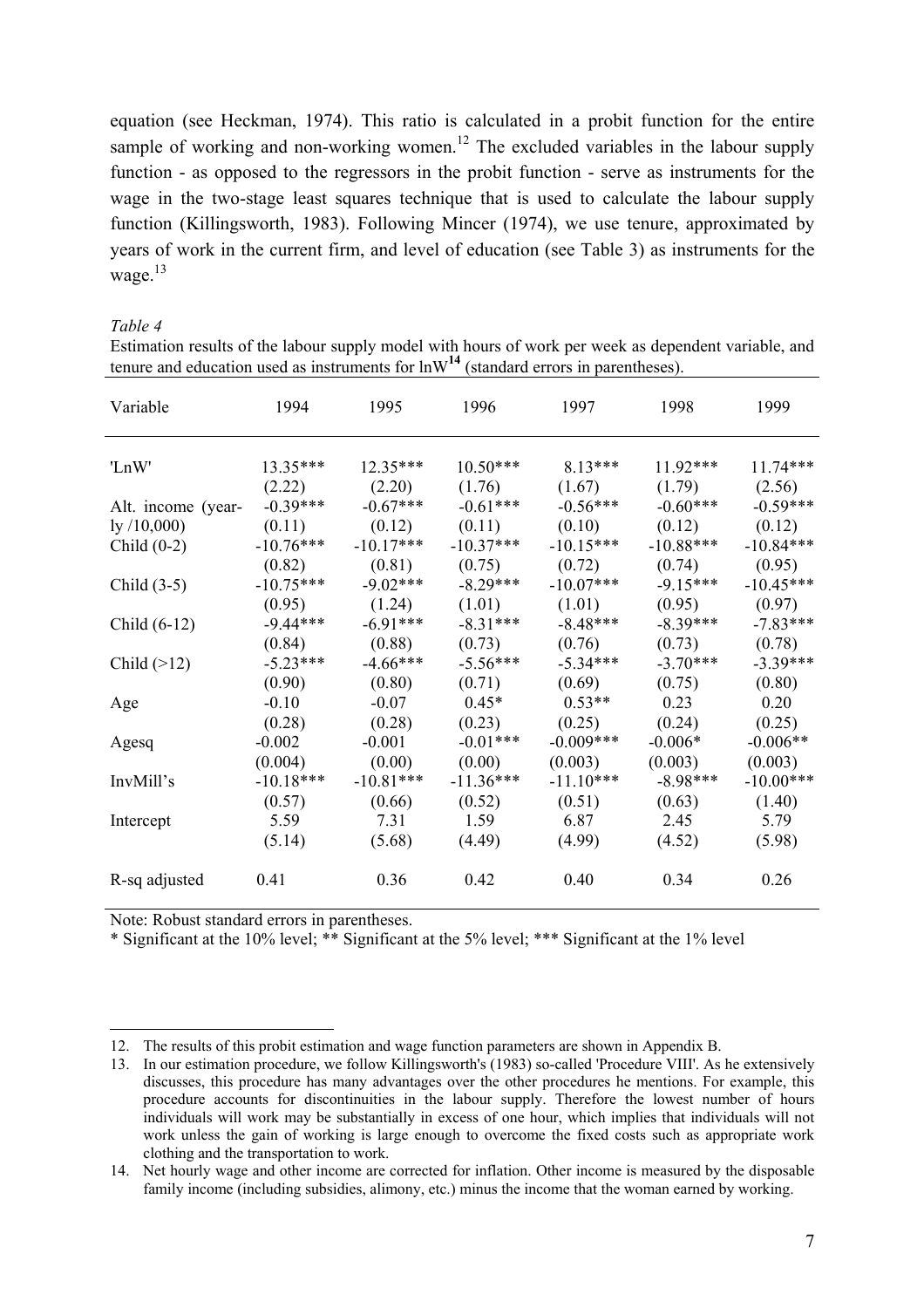The estimated coefficients in Table 4 reveal that having children has a strong negative impact on the hours supplied. The impact of having a child in the age of 0 to 2 years or 3 to 5 years old on hours of work was about the same in 1994 and 1999. For the two older age groups, we can see a more or less downward trend of the impact of having children on the labour supply decision. Moreover, an F-test reveals a significant total effect of age and agesquared for all years. The significant inverse Mill's ratio shows that there is sample selectivity bias, as could be expected. Table 4 shows, lastly, that the net hourly wage has a significantly positive effect on the number of hours worked per week, whereas the effect of other income is significantly negative. Both results are more or less standard. The impact of the net hourly wage on the number of hours worked per week seems to have declined over time, in particular after 1995. The impact of other income on hours worked is greater after 1994.

 Given the semi-log labour supply specification, we can derive the uncompensated Marshallian wage elasticity  $(E_W)$  and income elasticity  $(E_A)$ , using

$$
(2) \qquad E_W = \frac{\partial H}{\partial \ln W} \frac{1}{H} = \frac{\alpha}{H}
$$

$$
(3) \tE_A = \frac{\partial H}{\partial A} \frac{A}{H} = \beta \frac{A}{H}
$$

For the total sample of women in 1994, the average number of working hours per week *H* was 14.1 and the average other income *A* was 3.8 (i.e. 38,000 guilders per year<sup>15</sup>). By imputing these averages into Equations (2) and (3), the uncompensated wage and income elasticities were calculated for 1994 to 1999. Moreover, the compensated wage elasticities were calculated by subtracting the income elasticities from the uncompensated wage elasticities. These compensated wage elasticities indicate women's preference to substitute own wage earnings for leisure, keeping their income constant.

 As was noticed by for example Killingsworth (1983), it is difficult to compare the estimates of the labour supply elasticities in the various empirical studies due to the very different sample selections and estimation techniques. In addition, the elasticities themselves are functions of the average wage rate and hours of work (see above), which are defined and measured quite differently in empirical studies on labour supply.

 Our estimated elasticities of Table 5 definitely fall within the broad range in survey studies by for example Killingsworth (1983), Killingsworth and Heckman (1986), and Blundell and MaCurdy (1999). Furthermore, in a survey of Dutch labour supply studies, Theeuwes (1988) concluded that on average female uncompensated wage elasticity was 1.39, income elasticity was –0.16 and compensated wage elasticity was 1.55. The average wage elasticities are about 0.6 larger than the wage elasticities presented in Table 5, whereas the income elasticities are very much alike. Groot and Pott-Buter (1993) presented even larger wage elasticities than the uncompensated wage elasticities reported by Theeuwes (1988),

 $\overline{a}$ 

<sup>15.</sup> Note that 1 euro equals 2.20371 guilders.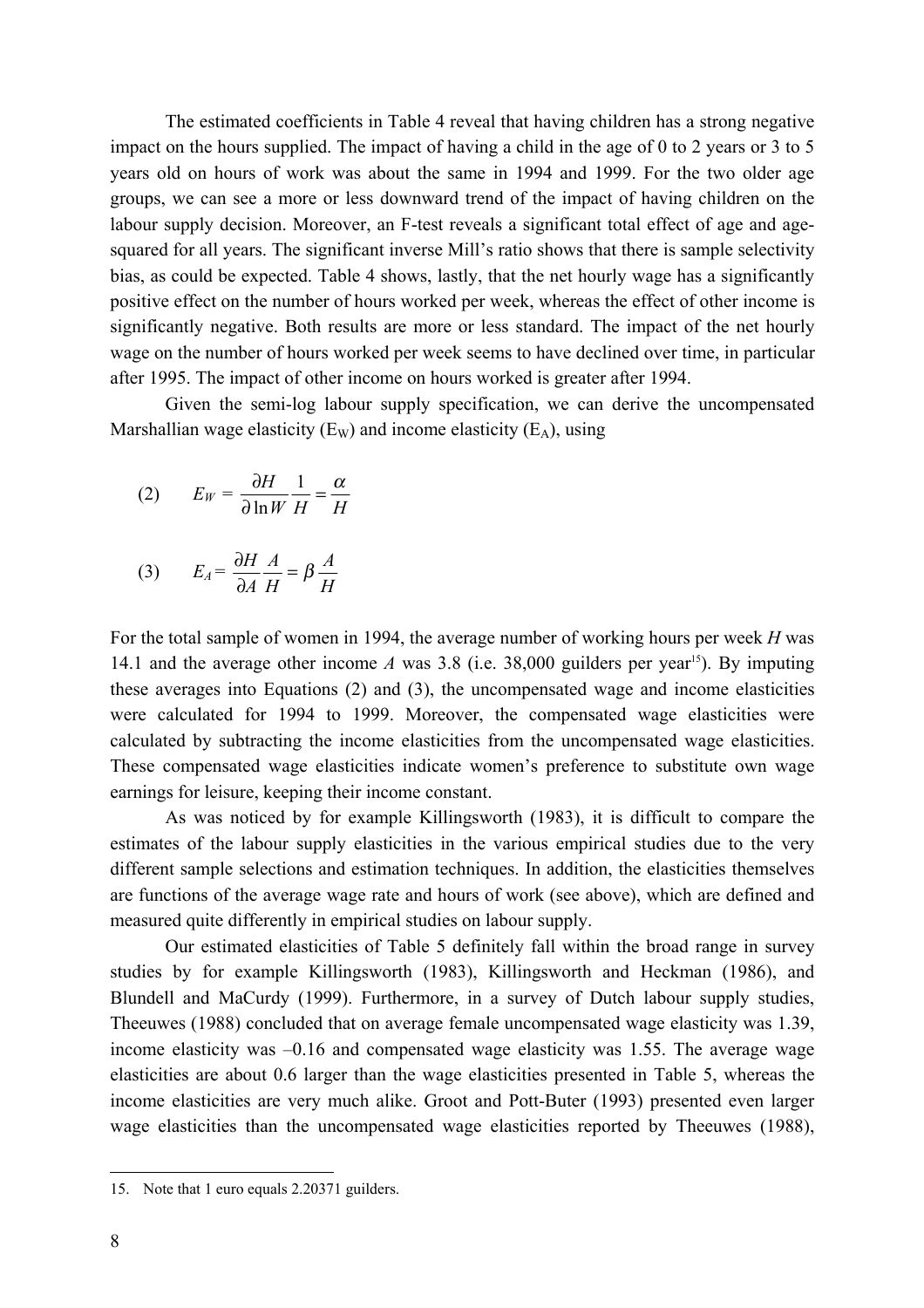namely 2.4 and 2.0 for a sample of married women in 1979 and 1987, respectively. Apart from the fact that the period under consideration and the sample of married women used differed in the study by Groot and Pott-Buter (1993), the differences with our results can be explained by the estimation technique used. As noted by Killingsworth (1983), our estimation procedure allows for a discontinuous labour supply schedule, which typically produces smaller female labour supply elasticities than estimation procedures that assume a continuous labour supply schedule, such as the empirical study by Groot and Pott-Buter (1993). Lastly, van Soest et al. (1990) reported female uncompensated wage elasticities of 0.65 and 0.79 (depending on the model used) and an income elasticity of –0.23 for a cross-section of Dutch households in 1985. Their empirical model accounts for the effect of taxes.

#### *Table 5*

| $\alpha$ and mount casticities, $122 + 10$ |         |         |         |         |         |         |
|--------------------------------------------|---------|---------|---------|---------|---------|---------|
|                                            | 1994    | 1995    | 1996    | 1997    | 1998    | 1999    |
| Uncompensated wage elasticities            | 0.95    | 0.88    | 0.74    | 0.58    | 0.85    | 0.83    |
| Income elasticities                        | $-0.11$ | $-0.18$ | $-0.16$ | $-0.15$ | $-0.16$ | $-0.16$ |
| Compensated wage elasticities              | 1.06    | 1.06    | 0.90    | 0.73    | 1.01    | 0.99    |
|                                            |         |         |         |         |         |         |

Wage and income elasticities, 1994 to 1999

 Table 5 shows that both uncompensated and compensated wage elasticities were smaller in 1999 than in 1994. Wages elasticities were the smallest in 1997. Income elasticity increased in absolute terms during this period, although it seems to have been fairly stable from 1996 onwards. The changes in both wage and income elasticities imply that it was on average more costly to induce women to increase their supply of hours in 1999 than in 1994, and that women seem to have become more responsive to income from other sources such as their husband's or male partner's income, social security benefits, or alimony.

## **5. The willingness to work and the labour force status of women**

The willingness to work of women can at first instance simply be determined by looking at their labour force status. It is reasonable to expect that women who already work, on average have the greatest willingness to work, followed by unemployed women. Both groups of women are considered to be part of the labour force. The remaining women are outside the labour force and can be classified in two groups: those who are willing (and able) to accept a job and those who are not willing. It follows that we can distinguish between four groups of women with a subsequently declining willingness to work: employed, unemployed, nonparticipating but willing to work, and non-participating but not willing to work. In this section, we will test whether the willingness to work of these four groups matches the estimation results of the labour supply model from the previous section. We therefore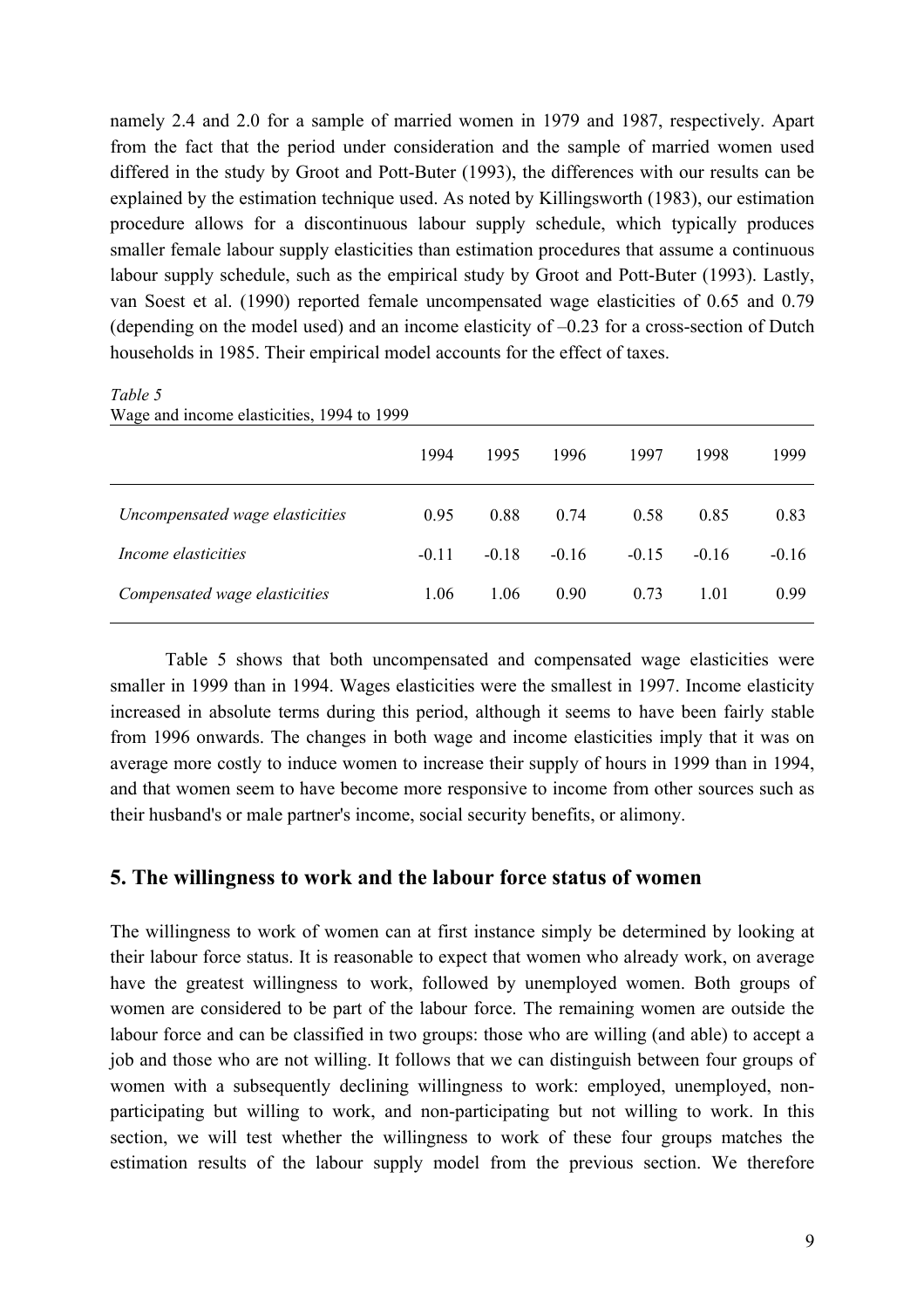calculate the average number of supplied hours for each group of women - for non-working women as if they were working, see below - by using the estimation results of the last section.

 Evidently, unemployed and non-participating women are in reality not working, due to for example the fixed cost of working and the limited availability of (part-time) jobs. Blundell and MaCurdy (1999) referred to various studies that model the transportation cost to work and the wage-hours packages offered by employers. It is, however, not our intention to do so, since we are interested in knowing how the women's preferences developed with respect to their willingness to work between 1994 and 1999. We utilized the difference between predicted and actual working hours that results from fixed costs in the decision to work, to proxy the willingness to work. To test for the differences in willingness to work of the four groups of women, we calculated the average hours that women supply or would supply, irrespective of their participation in the labour market. These were calculated by applying the parameters of the estimated labour supply functions of the period from 1994 to 1999 to the 1994 sample of women. By controlling for changes in individual characteristics of women in subsequent sample years, we intend to reveal the changes in preferences of the four groups of women over time.

 Table 6 presents the average estimated working hours for the four groups of women for the period 1994 to 1999. The estimates reveal the expected order in declining willingness to work for the four groups of women. These differences between the groups of women are significant at the 1% level. This underlines the importance of the distinction between the four labour force states of women. Therefore, Table 6 also confirms the results found in the abovementioned empirical studies on the distinction between unemployed and discouraged workers. The group of discouraged workers is separated from other non-participants by their answer to a subjective question ('Are you willing to work?'). Our results show that we can predict a positive answer to this question by just looking at the individual characteristics of women. The distinction between unemployed, discouraged workers and other non-participants is also in accordance with the real labour market behaviour of women, as shown in the data description of Section 3.

|       | Mean 1994 | Mean 1995 | Mean 1996 | Mean 1997 | <b>Mean 1998</b> | <b>Mean 1999</b> |
|-------|-----------|-----------|-----------|-----------|------------------|------------------|
| Total | 17.4      | 19.0      | 18.0      | 19.1      | 20.1             | 21.6             |
| E     | 25.6      | 25.9      | 25.3      | 25.8      | 25.9             | 25.9             |
| UE    | 13.8      | 13.8      | 12.3      | 13.3      | 14.6             | 19.5             |
| NPW   | 11.1      | 12.5      | 10.7      | 11.2      | 13.5             | 17.3             |
| NP NW | 5.0       | 6.9       | 4.5       | 5.1       | 6.9              | 11.1             |

Estimated average number of hours supplied for women of four distinct labour force states, 1994-1999

Note:  $E =$  employed,  $UE =$  unemployed, NP W = non-participating but willing to work, NP NW = non-participating but not willing to work.

*Table 6*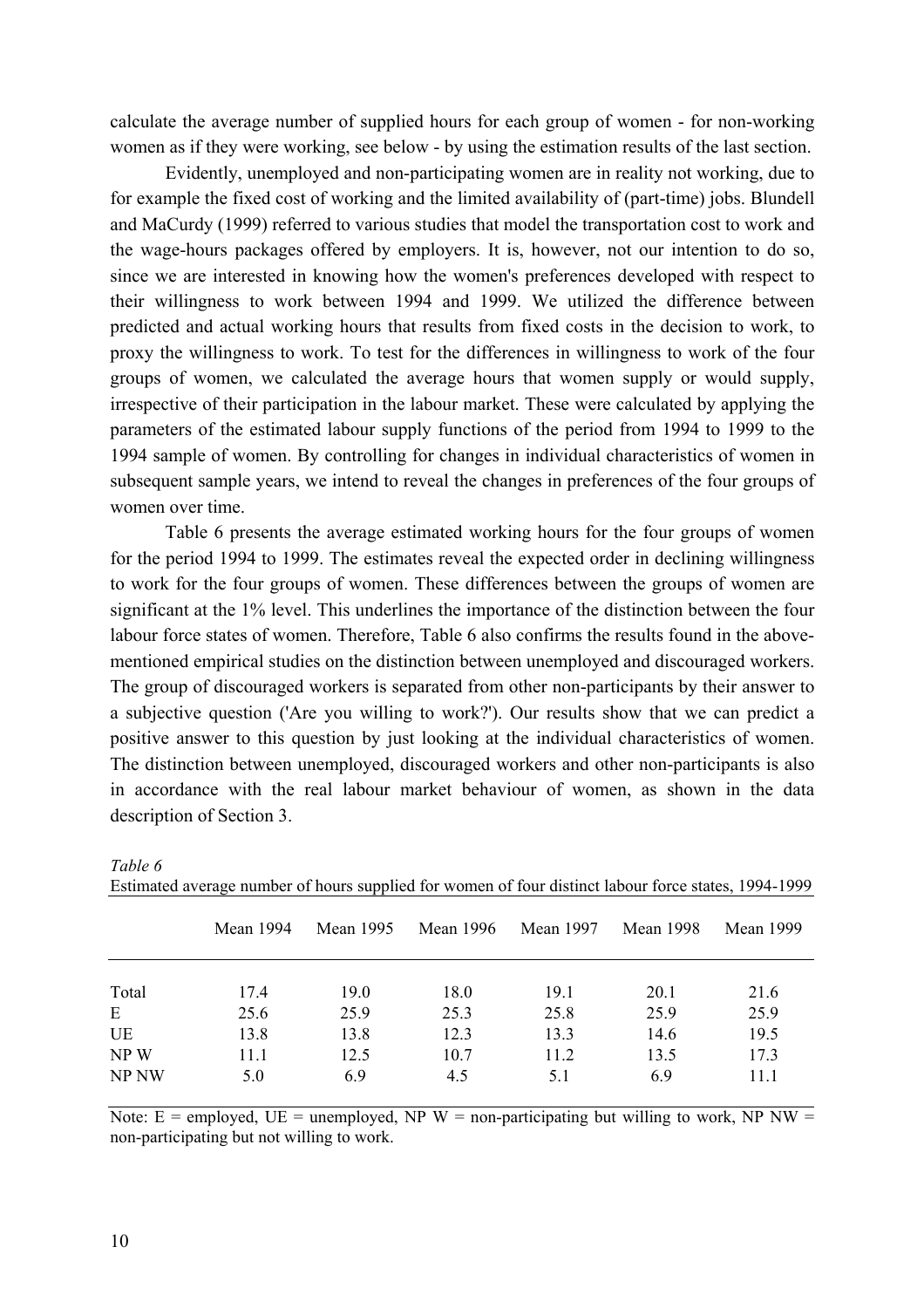The willingness to work shows an upward trend for the groups of non-working women, with a minimum in 1996. The number of hours women are willing to work increased in particular between 1998 and 1999. Furthermore, it seems that the fixed costs of participation on the labour market requires a minimum of about 12 hours of work per week. Women who may be interested in working less than 12 hours per week, often do not search for a job or will not accept a job for a few hours per week due to the relatively high fixed costs of working.16

 The difference in the willingness to work over the years can be broken down into the effects of (1) changing individual characteristics, (2) changing preferences, and (3) changing market wages. Table 7 presents the separately calculated effects of changing preferences and changing market wages. We implemented the estimated labour supply and market wage functions of all years to the 1994 sample of women, thereby controlling for individual characteristics. The first column shows the effect of changing preferences. The effect of changing market wages is shown in the first row of every group of women. The diagonal for each group shows the combined effect of changing market wages and preferences.

 The first conclusion that can be drawn from Table 7 is that the impact of both changing market wages and changing preferences is smaller than the total effect when changing individual characteristics (see Table 6) are included. Secondly, the impact of changing preferences on the willingness to work was positive for all groups and all years, with the exception of 1996 and 1997 (and 1998 for working women).<sup>17</sup> The impact of changing market wages on the willingness to work for working women is positive when 1999 is compared to 1994, although the difference is only small. However, the opposite occurs for non-workers: the impact of changing market wages is negative over the whole period. Together, market wages and preferences have had a positive effect for workers, just a small positive effect for unemployed and discouraged workers and a negative effect for all other non-participants. It can be concluded that the positive trend in the willingness to work for non-working women is almost completely due to changing individual characteristics.<sup>18</sup> Especially the average education level contributed to this shift, as it significantly increased for all groups between 1994 and 1999 (see Appendix A).

 In Appendix C we show by simulation that the participation rate of especially discouraged workers would rise if there was no effect of children on the willingness to work, for example as a result of greatly improved child care facilities. Non-working women would increase their willingness to work significantly more than working women if they did not have an alternative source of income (e.g. became less dependent of their partner). These

 $\overline{a}$ 

<sup>16.</sup> It should be noticed that our estimation of the labour supply function is based on actual hours worked. Female workers may desire to work more or fewer hours per week than their actual hours worked. Euwals and Van Soest (1999) argued that observed desired hours reflect underlying preferences better than actual hours. However, they found a substantial correlation between desired and actual working hours. They also found that hours restrictions of those who wanted to work were mainly due to involuntary employment and lack of part-time jobs.

<sup>17.</sup> Almost all differences between years across the rows and columns of Table 7 are significant at the 1% level.

<sup>18.</sup> Also Groot and Pott-Buter (1993) found a relatively strong impact of individual characteristics on participation for the Netherlands between 1979 and 1987.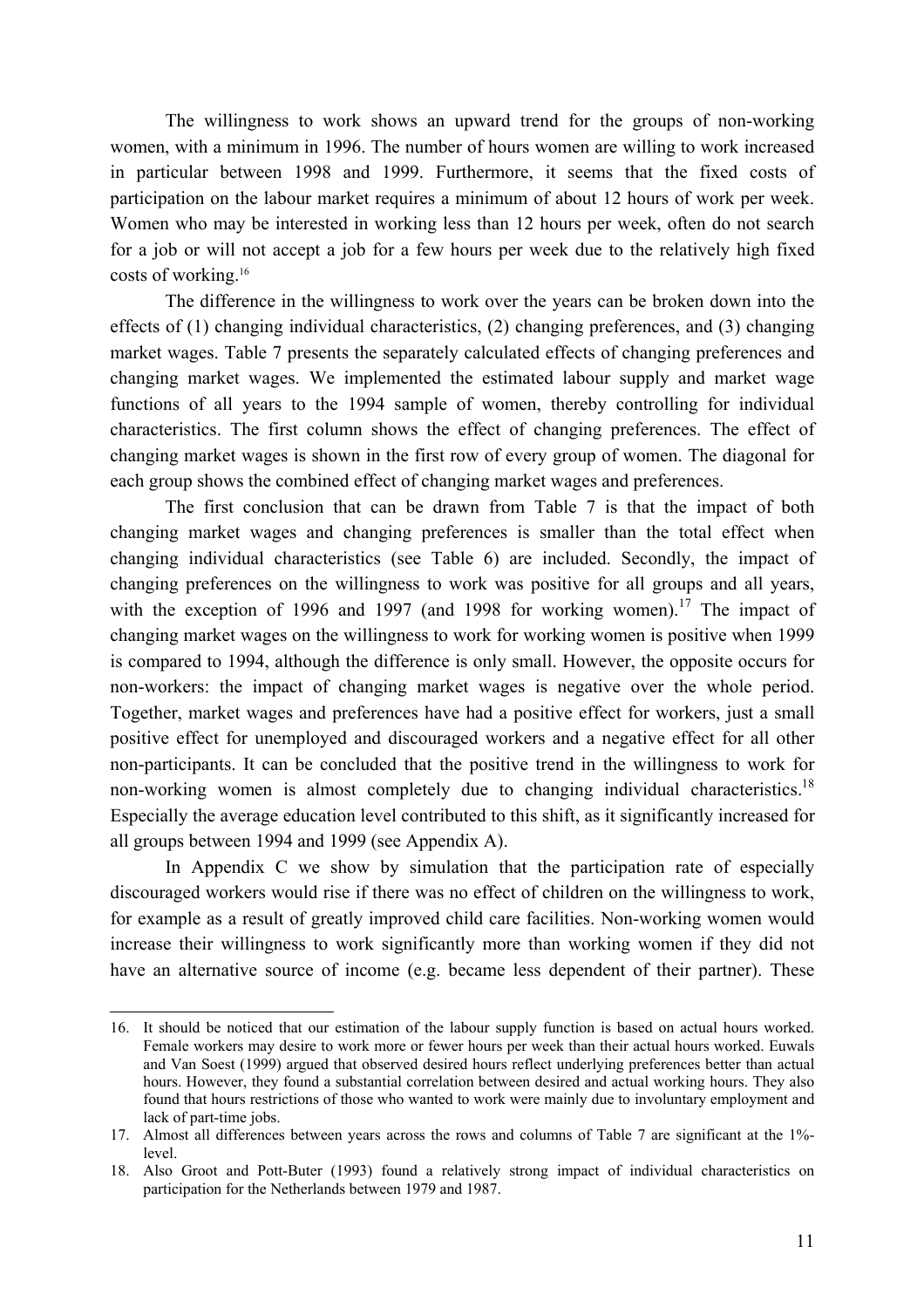results show that having children plays an important role in particular for the willingness to work in discouraged workers, and that non-working women in general are more responsive to alternative sources of income than employed women.

| Group     | Year of<br>preferences | Wage<br>1994 | Wage<br>1995 | Wage<br>1996 | Wage<br>1997 | Wage<br>1998 | Wage<br>1999 |
|-----------|------------------------|--------------|--------------|--------------|--------------|--------------|--------------|
|           |                        |              |              |              |              |              |              |
| ${\bf E}$ | 1994<br>1995           | 25.6<br>26.0 | 25.3<br>25.9 | 25.2         | 25.2         | 25.5         | 25.8         |
|           | 1996                   | 25.0         |              | 24.9         |              |              |              |
|           | 1997                   | 25.3         |              |              | 25.2         |              |              |
|           | 1998                   | 25.2         |              |              |              | 25.4         |              |
|           | 1999                   | 26.7         |              |              |              |              | 27.2         |
|           |                        |              |              |              |              |              |              |
| UE        | 1994                   | 13.8         | 13.2         | 13.4         | 13.4         | 13.2         | 11.8         |
|           | 1995                   | 14.0         | 13.6         |              |              |              |              |
|           | 1996                   | 12.7         |              | 12.5         |              |              |              |
|           | 1997                   | 13.5         |              |              | 13.4         |              |              |
|           | 1998                   | 14.8         |              |              |              | 14.5         |              |
|           | 1999                   | 15.4         |              |              |              |              | 14.0         |
|           |                        |              |              |              |              |              |              |
| NPW       | 1994                   | 11.1         | 10.6         | 10.7         | 10.9         | 10.6         | 9.1          |
|           | 1995                   | 11.4         | 11.2         |              |              |              |              |
|           | 1996                   | 10.2         |              | 10.1         |              |              |              |
|           | 1997                   | 10.8         |              |              | 10.8         |              |              |
|           | 1998                   | 12.4         |              |              |              | 12.1         |              |
|           | 1999                   | 12.8         |              |              |              |              | 11.3         |
|           |                        |              |              |              |              |              |              |
| NP NW     | 1994                   | 5.0          | 4.8          | 5.6          | 5.1          | 4.7          | 3.4          |
|           | 1995                   | 5.2          | 5.2          |              |              |              |              |
|           | 1996                   | 3.3          |              | 3.9          |              |              |              |
|           | 1997                   | 3.8          |              |              | 4.0          |              |              |
|           | 1998                   | 6.0          |              |              |              | 5.9          |              |
|           | 1999                   | 5.6          |              |              |              |              | 4.4          |

*Table 7*  The effects of changing market wages and changing preferences on the estimated hours of work, sample of  $1994^{19}$ 

Note:  $E =$  employed,  $UE =$  unemployed, NP W = non-participating but willing to work, NP NW = non-participating but not willing to work.

 $\overline{a}$ 

<sup>19.</sup> An extensive overview of the results is given in Appendix D.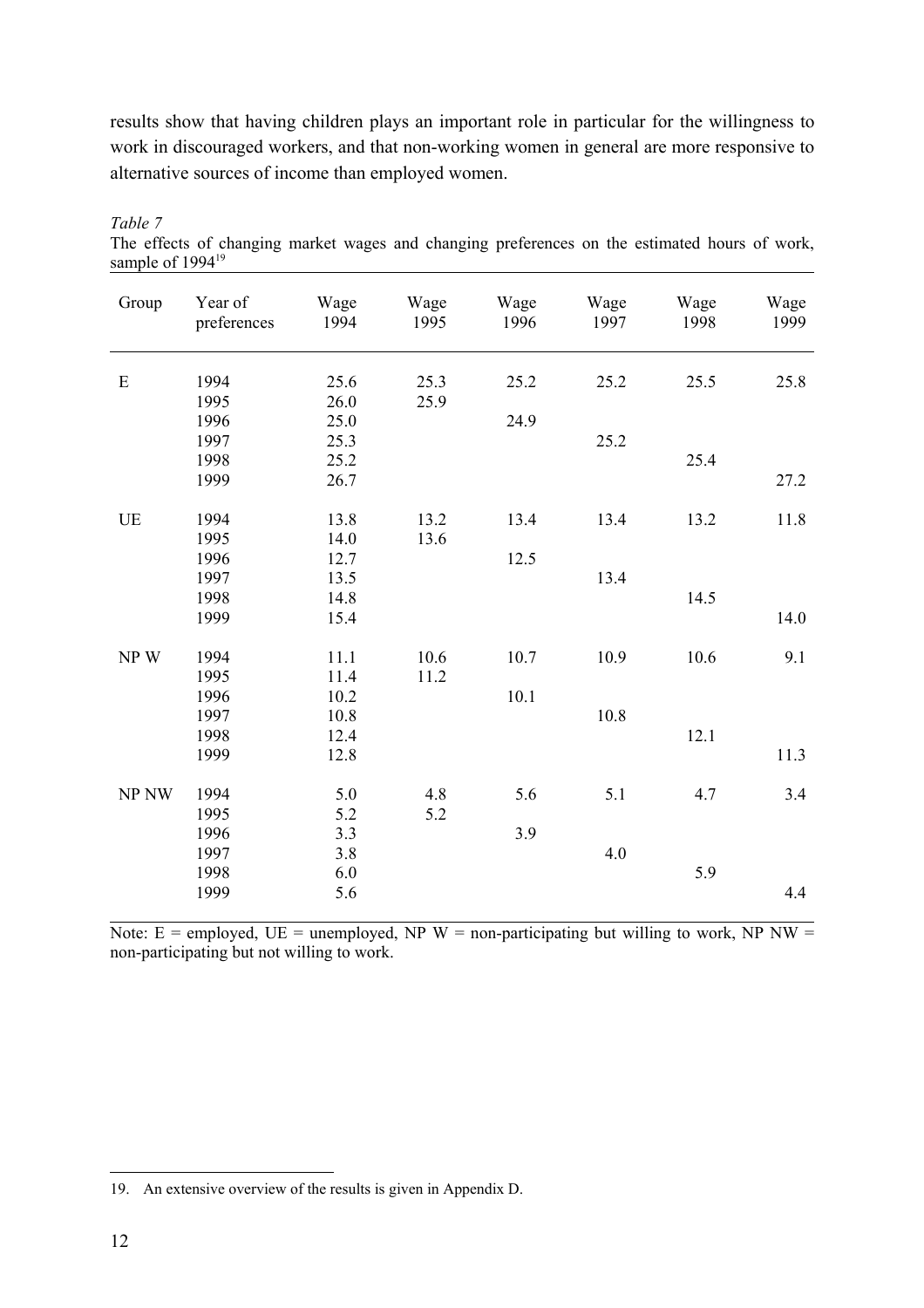## **6. Conclusions**

In this paper we have analysed to what extent the remarkable increase in female labour participation between 1994 and 1999 in the Netherlands was due to the increase in the willingness to work. We distinguished between the group of working women and three groups of non-working women: unemployed, non-participating but willing to work (discouraged workers), and non-participating but not willing to work. The average number of working hours of the last three groups of women was estimated as if they were employed, which gave an indication of their willingness to work. We analysed whether the willingness to work changed due to changing market wages, changing preferences, or changing individual characteristics during the period under consideration.

We found that there were significant differences between the four groups of women in their willingness to work. The employed were most willing to work, the unemployed were more willing to work than the discouraged workers, and the other non-participants were least willing to work. The group of discouraged workers was separated from the other nonparticipants by the answer to a subjective question ('Are you willing to work?'). Our results show that a positive answer to this question is correlated to both changes in labour force participation over time and the estimated number of hours women are willing to work. The latter implies that we can predict the willingness to work of women by merely looking at their individual characteristics.

Moreover, we found a positive trend in the willingness to work for all groups during the period under consideration. This increase was for only a small part due to changing preferences. The positive trend in the willingness to work for women between 1994 and 1999 seems to be almost entirely based on the changing individual characteristics of women, in particular the increase of the average level of education. Changing wages have stimulated working individuals but have had a negative effect on the willingness to work among nonworkers. This suggests that wages were not only positively affected by the upswing but that the lower educated part of the labour market was at the same time hit by skill-biased technological change (see e.g. Bartel and Sicherman, 1999). This also suggests that the positive trend in female willingness to work was not induced by the cyclical upswing. If combined, the effects of wages and preferences nearly outweigh each other for the unemployed and discouraged workers. The net effect of wages and preferences on other nonparticipants is even negative.

### **References**

Bartel, A.P. and N. Sicherman (1999), Technological Change and Wages: An Interindustry Analysis, *Journal of Political Economy*, Vol. 107, pp. 285-325.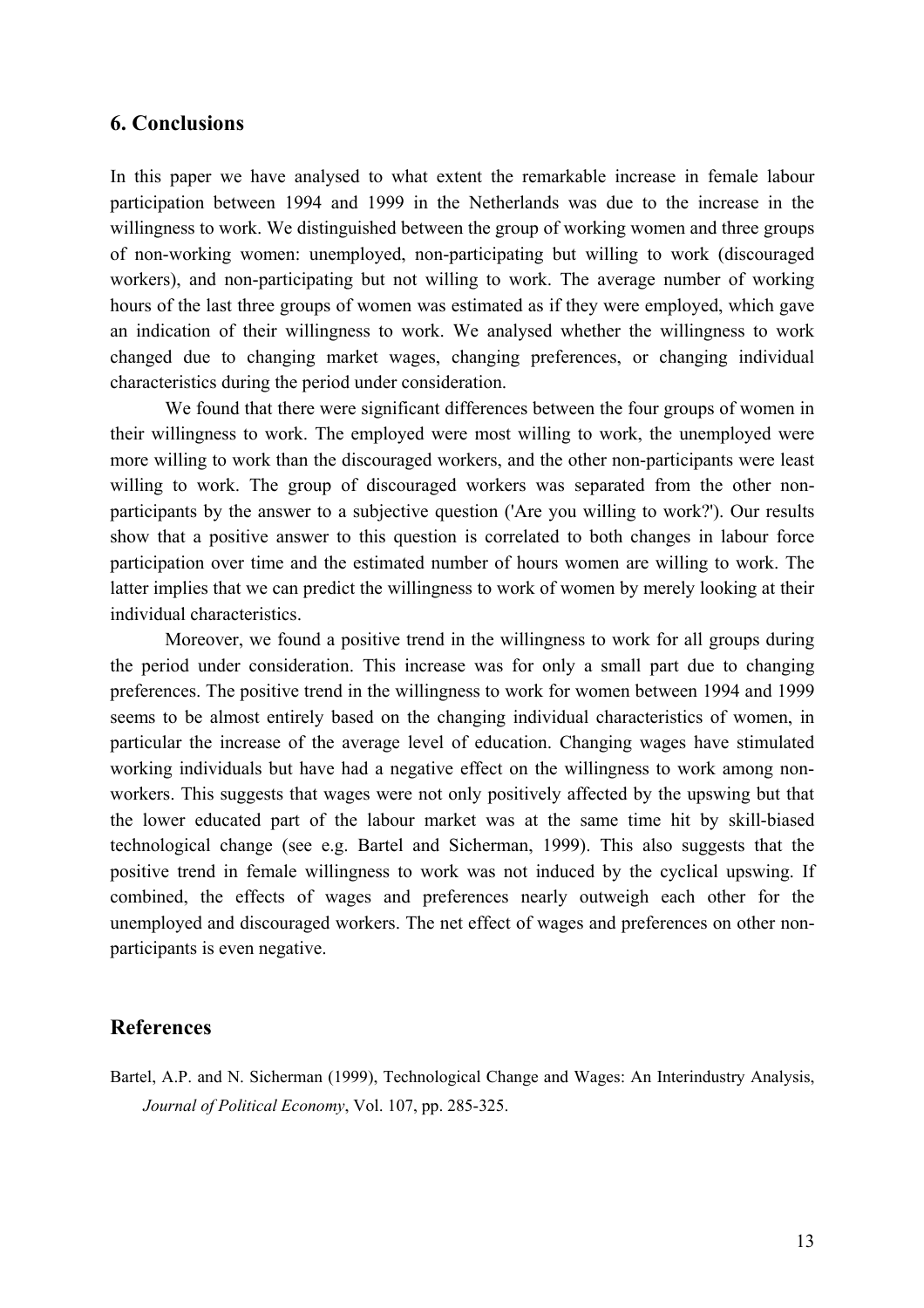- Blundell, R. and T. MaCurdy (1999), Labour Supply: A Review of Alternative Approaches, in O. Ashenfelter and D. Card (eds.), *Handbook of Labor Economics*, Vol. 3A, North Holland Elsevier, Amsterdam, pp. 1559-1695.
- CPB (2000), *Macro Economische Verkenning 2001*, Centraal Planbureau, Den Haag.
- Darby, J., R.A. Hart and M. Vecchi (2001), Labour Force Participation and the Business Cycle: A Comparative Analysis of France, Japan, Sweden and the United States, *Japan and the World Economy*, Vol. 13, pp. 113-133.
- European Commission (2001), *Employment in Europe 2001*, Luxembourg.
- Euwals, R. and A. van Soest (1999), Desired and Actual Labour Supply of Unmarried Men and Women in the Netherlands, *Labour Economics*, Vol. 6, pp. 95-118.
- Finegan, T.A. (1981), Discouraged Workers and Economic Fluctuations, *Industrial and Labor Review*, Vol. 35, pp. 88-102.
- Flinn, C.F. and J.J. Heckman (1983), Are Unemployment and Out of the Labor Force Behaviorally Distinct Labor Force States?, *Journal of Labor Economics*, Vol. 1, pp. 28-42.
- Gomulka, J. and N. Stern (1990), The Employment of Married Women in the United Kingdom 1970- 83, *Economica*, Vol. 57, pp. 171-199.
- Gönül, F. (1992), New Evidence on Whether Unemployment and Out of the Labor Force are Distinct States, *Journal of Human Resources*, Vol. 27, pp. 329-361.
- Groot, W. and H. Pott-Buter (1993), Why Married Women's Labor Supply in the Netherlands Has Increased, *De Economist*, Vol. 141, pp. 238-255.
- Heckman, J.J. (1974), Shadow Prices, Market Wages, and Labor Supply, *Econometrica*, Vol. 42, pp. 679-694.
- Jones, S.R.G. and W.G. Riddell (1998), Unemployment and Labor Force Attachment: A Multistate Analysis of Nonemployment, in J. Haltiwanger, M.E. Manser and R. Topel (eds.), *Labor Statistics Measurement Issues*, Studies in Income and Wealth, Vol. 60, National Bureau of Economic Research, The University of Chicago Press, Chicago and London, pp. 123-155.
- Killingsworth, M.R. (1983), *Labor Supply*, Cambridge University Press, New York.
- Killingsworth, M.R., and J.J. Heckman (1986), Female Labor Supply: A Survey, in O. Ashenfelter and P.R.G. Layard (eds.) *Handbook of Labor Economics,* Vol.1, North Holland, Amsterdam, pp. 103- 204.
- Mincer, J. (1974), *Schooling, Experience and Earnings*, National Bureau of Economic Research, Columbia University Press, New York.
- ROA (2001), *De Arbeidsmarkt naar Opleiding en Beroep tot 2006*, ROA-R-2001/8, Research Centre for Education and the Labour Market, Maastricht University.
- Stephens Jr., M. (2001), *Worker Displacement and the Added Worker Effect*, NBER Working Paper No. 8260, Cambridge Mass.
- Tano, D.K. (1991), Are Unemployed and out of the Labor Force Behaviorally Distinct Labor Force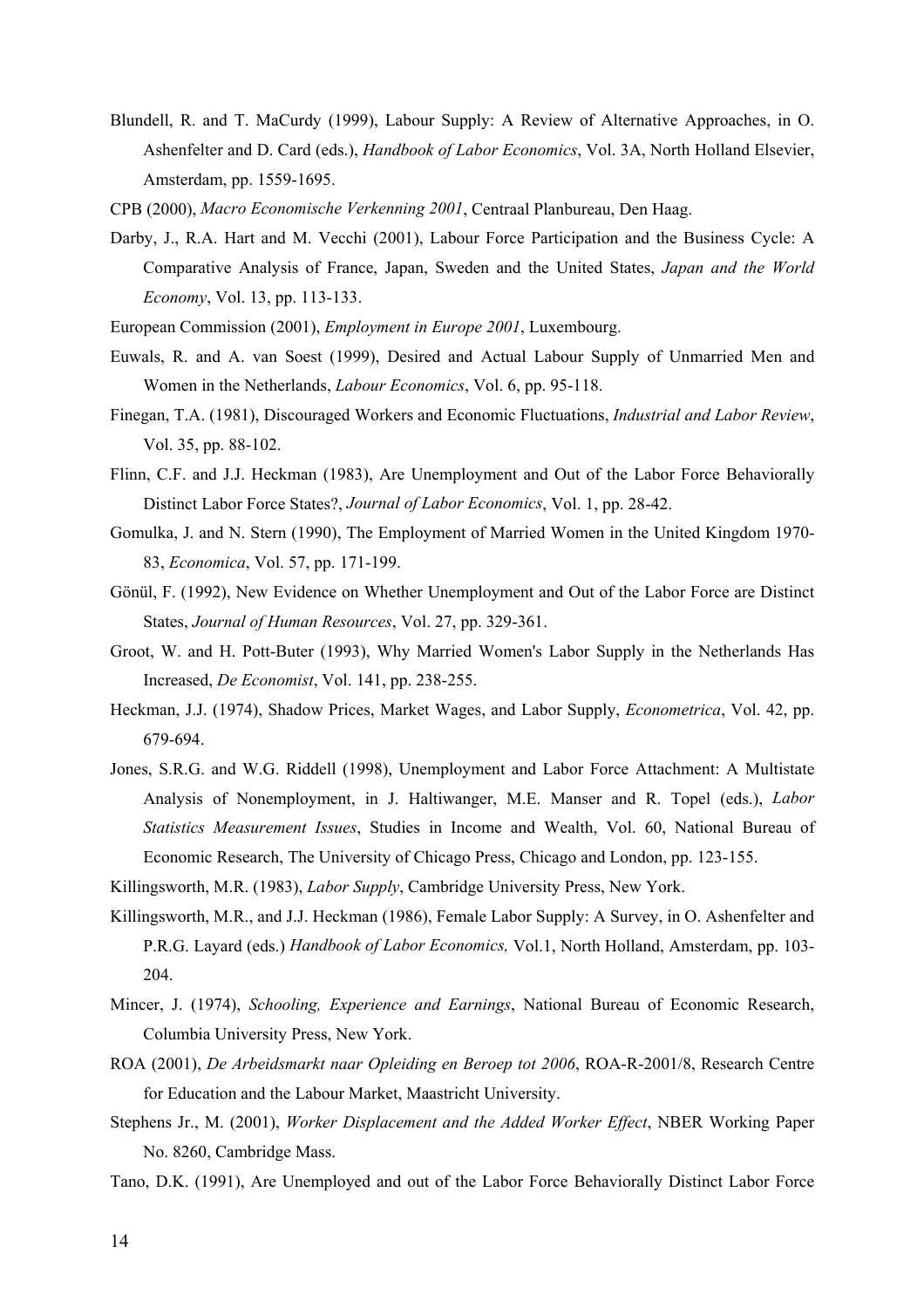States?, *Economics Letters*, Vol. 36, pp. 113-117.

- Theeuwes, J. (1988), Arbeid en Belastingen, in: *Preadviezen van de Koninklijke Vereniging voor de Staathuishoudkunde*, Leiden, pp. 111-143.
- Van Soest, A., I. Woittiez and A. Kapteyn (1990), Labour Supply, Income Taxes and Hours Restrictions in the Netherlands, *Journal of Human Resources*, Vol. 25, pp. 517-558.
- Vendrik, M. (1993), *Collective Habits and Social Norms in Labour Supply, From Micromotives to Macrobehaviour*, Dissertation No. 93-18, Maastricht University.
- WRR (2000), *Doorgroei van Arbeidsparticipatie*, Wetenschappelijke Raad voor het Regeringsbeleid, Rapporten aan de Regering, Nr. 57, Den Haag.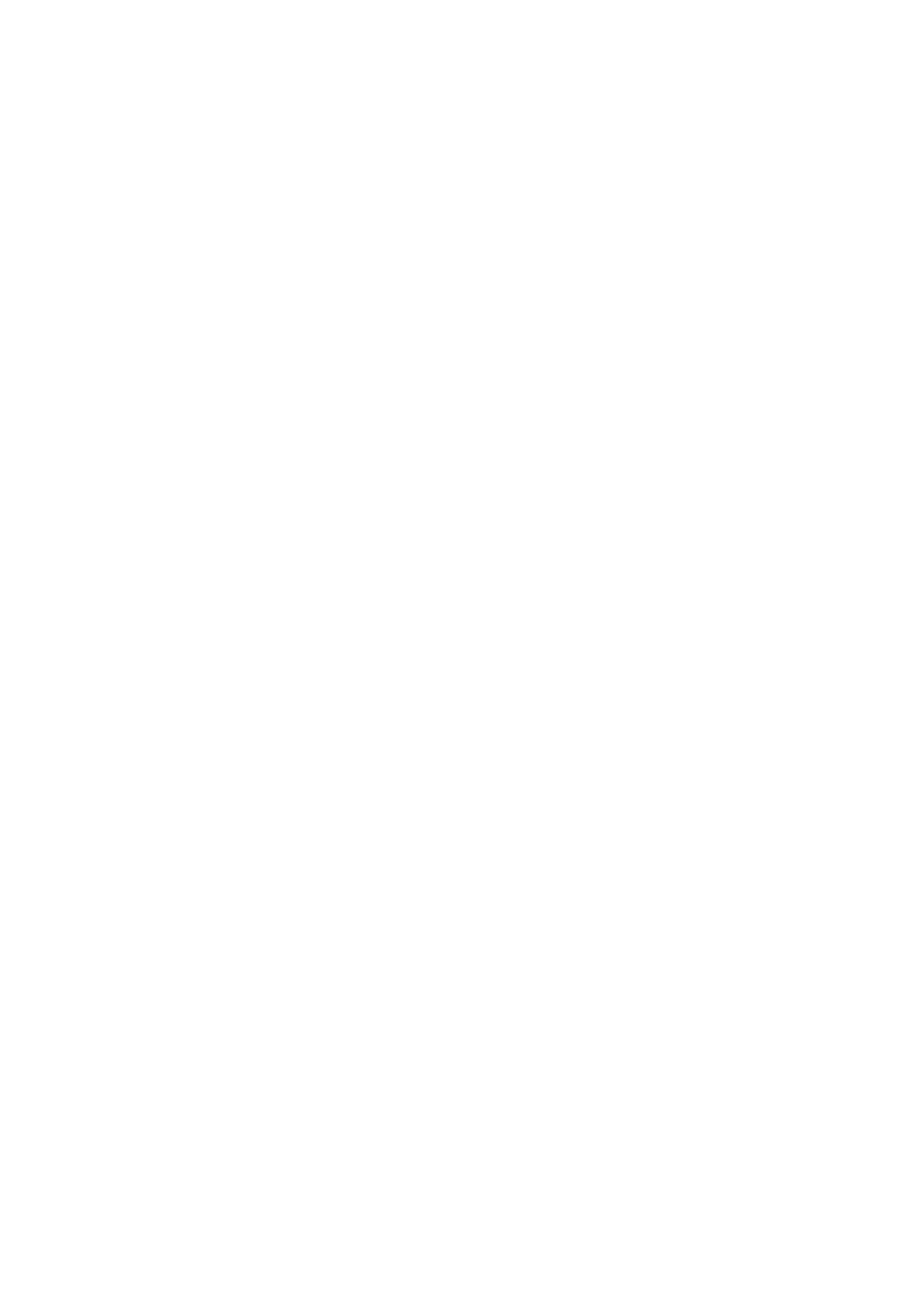## **Appendix A**<sup>20</sup>

### *Table A.1*

Sample structure of women according to four distinct labour force states, 1994 to 1999

|                        | 1994               |                       | 1995               |                     | 1996               |                    | 1997               |                    | 1998               |             | 1999                   |                    |
|------------------------|--------------------|-----------------------|--------------------|---------------------|--------------------|--------------------|--------------------|--------------------|--------------------|-------------|------------------------|--------------------|
| E                      | Freq<br>1866       | $\frac{0}{0}$<br>55.2 | Freq<br>1904       | $\%$<br>58.9        | Freq<br>2054       | $\%$<br>60         | Freq<br>2059       | $\%$<br>62.8       | Freq<br>2107       |             | $%$ Freq<br>64.6 2137  | $\%$<br>66.0       |
| UE                     | 144                | 4.3                   | 144                | 4.5                 | 209                | 6.1                | 156                | 4.8                | 128                | 3.9         | 120                    | 3.7                |
| NP W<br>NP NW<br>Total | 371<br>997<br>3378 | 11<br>29.5<br>100     | 386<br>800<br>3234 | 11.9<br>24.7<br>100 | 333<br>825<br>3421 | 9.7<br>24.1<br>100 | 301<br>762<br>3278 | 9.2<br>23.2<br>100 | 278<br>747<br>3260 | 8.5<br>22.9 | 251<br>731<br>100 3239 | 7.7<br>22.6<br>100 |

Note:  $E =$  employed;  $UE =$  unemployed; NP W = non-participating but willing to work; NP NW = non-participating but not willing to work.

#### *Table A.2*  Level of education, 1994 to 1999

 $\overline{a}$ 

|     |            | 1994          | 1995          | 1996 | 1997          | 1998          | 1999 |
|-----|------------|---------------|---------------|------|---------------|---------------|------|
|     |            | $\frac{0}{0}$ | $\frac{0}{0}$ | $\%$ | $\frac{0}{0}$ | $\frac{0}{0}$ | $\%$ |
| E   | $PE + LSE$ | 31.5          | 28.8          | 25.9 | 23.5          | 21.9          | 20.3 |
|     | <b>HSE</b> | 45.6          | 46.4          | 48.9 | 49.1          | 49.8          | 49.7 |
|     | <b>HVE</b> | 19.0          | 20.4          | 20.4 | 21.4          | 21.6          | 22.8 |
|     | <b>UvE</b> | 3.9           | 4.5           | 4.8  | 5.9           | 6.6           | 7.2  |
|     | Total      | 100           | 100           | 100  | 100           | 100           | 100  |
|     | Number     | 1866          | 1904          | 2054 | 2058          | 2107          | 2137 |
| UE  | $PE + LSE$ | 45.1          | 46.5          | 45.0 | 42.3          | 40.6          | 37.5 |
|     | <b>HSE</b> | 41.7          | 38.2          | 36.4 | 35.3          | 38.3          | 41.7 |
|     | <b>HVE</b> | 11.1          | 12.5          | 14.8 | 19.2          | 18.8          | 17.5 |
|     | <b>UvE</b> | 2.1           | 2.8           | 3.8  | 3.2           | 2.3           | 3.3  |
|     | Total      | 100           | 100           | 100  | 100           | 100           | 100  |
|     | Number     | 144           | 144           | 209  | 156           | 128           | 120  |
| NPW | $PE + LSE$ | 48.2          | 46.1          | 43.5 | 45.5          | 43.9          | 42.2 |
|     | <b>HSE</b> | 42.0          | 42.0          | 42.3 | 41.9          | 40.6          | 44.6 |
|     | <b>HVE</b> | 8.4           | 10.1          | 13.8 | 11.6          | 14.0          | 10.0 |
|     | <b>UvE</b> | 1.3           | 1.8           | 0.3  | 1.0           | 1.4           | 3.2  |
|     | Total      | 100           | 100           | 100  | 100           | 100           | 100  |
|     | Number     | 371           | 386           | 333  | 301           | 278           | 251  |

20. All data is drawn from the different waves of the *Socio-Economic Panel 1994-1999* (Statistics Netherlands). For more background information about the groups in the Netherlands we refer to ROA (2001).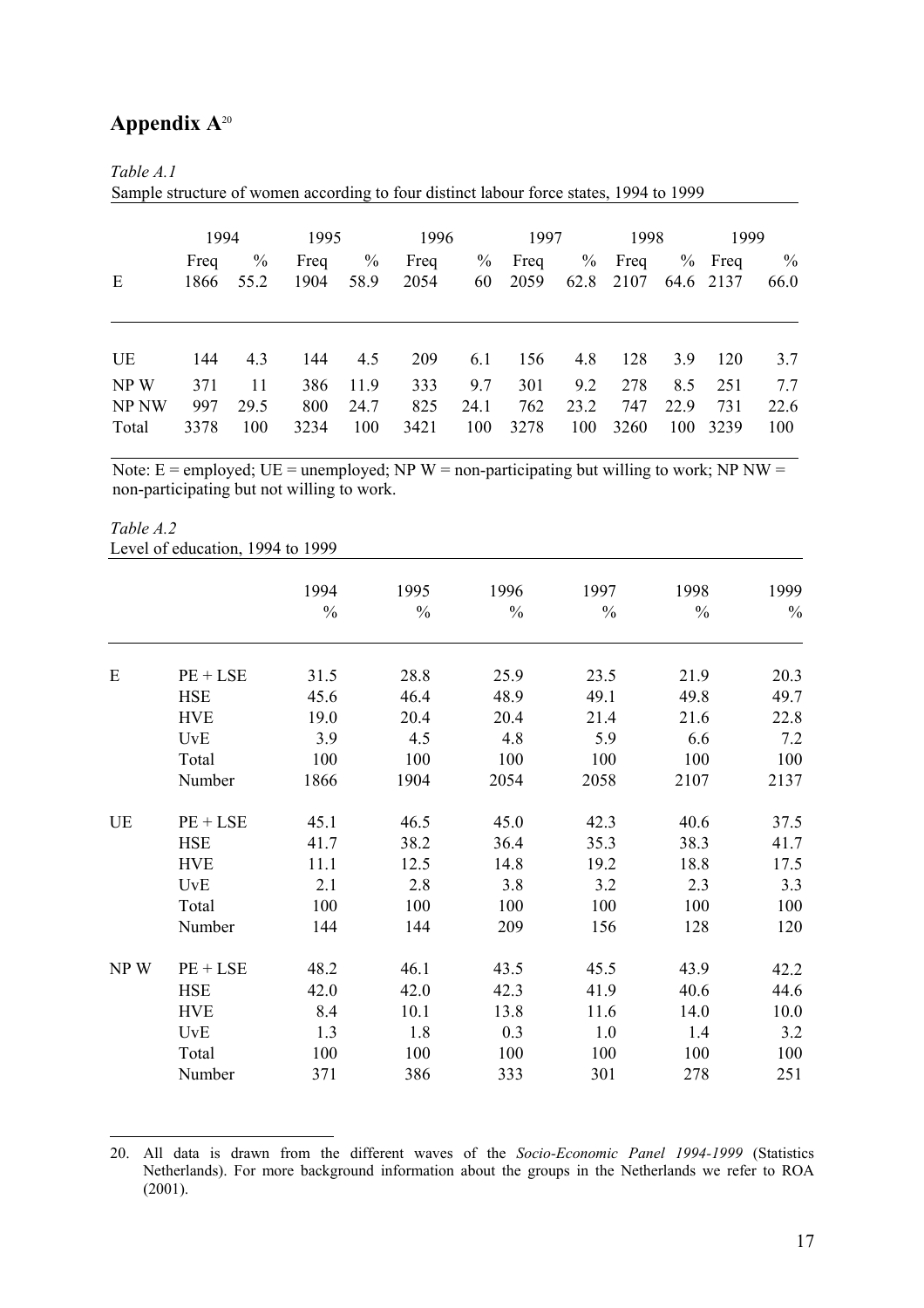| NP NW | $PE + LSE$ | 64.1 | 61.0 | 62.5 | 58.1 | 58.4 | 51.4 |
|-------|------------|------|------|------|------|------|------|
|       | <b>HSE</b> | 29.2 | 31.8 | 30.3 | 33.1 | 33.6 | 38.7 |
|       | <b>HVE</b> | 6.4  | 6.8  | 6.3  | 7.6  | 7.0  | 8.6  |
|       | UvE        | 0.3  | 0.5  | 0.8  | 1.2  |      | 1.2  |
|       | Total      | 100  | 100  | 100  | 100  | 100  | 100  |
|       | Number     | 997  | 800  | 825  | 762  | 747  | 731  |

*Table A.2 (continued)*  Level of education, 1994 to 1999

*Table A.3* 

Sample structure of women according to other individual characteristics, 1994 to 1999

|                                                     | 1994 |      | 1995<br>Mean St.Dev Mean St.Dev Mean St.Dev Mean St.Dev Mean St.Dev Mean St.Dev |      | 1996 |      | 1997 |      | 1998 |      | 1999 |      |
|-----------------------------------------------------|------|------|---------------------------------------------------------------------------------|------|------|------|------|------|------|------|------|------|
| Age                                                 | 40.4 | 12.1 | 40                                                                              | 11.6 | 40.7 | 11.8 | 40.8 | 11.6 | 41.1 | 11.6 | 41.5 | 11.4 |
| Hours worked<br>per week <sup>b</sup>               | 25.6 | 12.7 | 25.9                                                                            | 12.9 | 25.3 | 12.4 | 25.8 | 12.4 | 25.9 | 11.8 | 25.9 | 11.9 |
| Other income<br>(yearly)<br>$(10,000)$ <sup>c</sup> | 3.9  | 2.7  | 3.7                                                                             | 2.4  | 3.8  | 3.0  | 3.8  | 2.7  | 3.7  | 2.5  | 3.8  | 2.4  |
| Net monthly<br>wage <sup>b, c</sup>                 | 1590 | 949  | 1636                                                                            | 993  | 1600 | 973  | 1659 | 969  | 1727 | 988  | 1724 | 957  |
| Net hourly<br>wageb, c                              | 14.2 | 4.8  | 14.4                                                                            | 5.2  | 14.5 | 5.4  | 14.7 | 5.0  | 15.2 | 5.4  | 15.4 | 5.4  |

<sup>a)</sup> Only for women with a child.

<sup>b)</sup> Only for the working group.

c) Guilders per month, 1995 prices.

*Table A.4* 

| Average number of children of women, 1994 to 1999 |  |
|---------------------------------------------------|--|
|---------------------------------------------------|--|

| Labour<br>force states | 1994 | 1995 | 1996 | 1997 | 1998 | 1999 |
|------------------------|------|------|------|------|------|------|
| E                      | 0.96 | 0.95 | 0.95 | 0.96 | 0.98 | 1.02 |
| UE                     | 1.09 | 1.35 | 1.39 | 1.35 | 1.37 | 1.26 |
| NP W                   | 1.51 | 1.49 | 1.44 | 1.61 | 1.51 | 1.56 |
| NP NW                  | 1.06 | 1.07 | 0.98 | 0.92 | 0.90 | 0.93 |
| Total                  | 1.05 | 1.06 | 1.03 | 1.03 | 1.02 | 1.05 |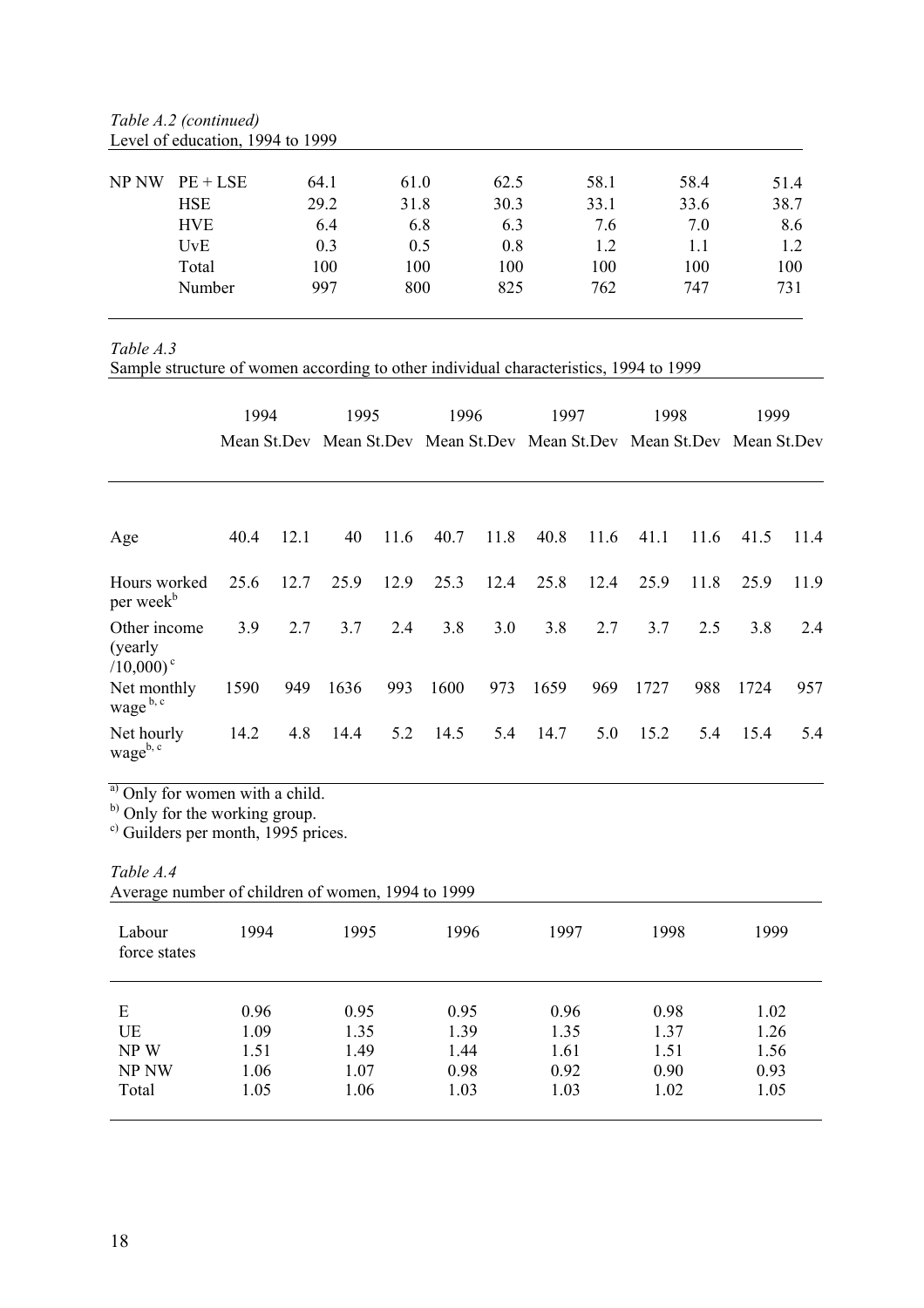| Labour<br>force states | 1994 | 1995 | 1996 | 1997 | 1998 | 1999 |
|------------------------|------|------|------|------|------|------|
| E                      | 9.5  | 9.4  | 9.5  | 9.3  | 9.1  | 9.4  |
| UE                     | 10.1 | 8.7  | 8.8  | 9.5  | 9.9  | 9.9  |
| NPW                    | 8.5  | 8.1  | 8.3  | 8.3  | 8.8  | 8.1  |
| NP NW                  | 9.5  | 10.1 | 10.1 | 9.9  | 9.9  | 10.2 |

*Table A.5*  Average age of youngest child, 1994 to 1999

*Table A.6* 

Percentage of women with at least one child, 1994 to 1999

| Labour<br>force states | 1994 | 1995 | 1996 | 1997 | 1998 | 1999 |
|------------------------|------|------|------|------|------|------|
| E                      | 51   | 51   | 51   | 51   | 53   | 54   |
| UE                     | 58   | 71   | 71   | 71   | 73   | 65   |
| NPW                    | 74   | 75   | 73   | 78   | 73   | 73   |
| NP <sub>NW</sub>       | 52   | 53   | 48   | 46   | 45   | 46   |

*Table A.7* 

Average years of age of women, 1994 to 1999

| Labour<br>force states | 1994 | 1995 | 1996 | 1997 | 1998 | 1999 |
|------------------------|------|------|------|------|------|------|
| E                      | 36.5 | 36.8 | 37.3 | 37.6 | 37.8 | 38.5 |
| UE                     | 36.6 | 36.8 | 37.5 | 38.9 | 39.4 | 40.3 |
| NPW                    | 37.5 | 37.9 | 39.0 | 39.3 | 39.9 | 39.3 |
| NP NW                  | 49.2 | 49.3 | 50.5 | 50.5 | 51.0 | 51.1 |

*Table A.8* 

| Average yearly other income of women (divided by 10,000), 1994 to 1999 |  |  |  |  |  |  |  |  |
|------------------------------------------------------------------------|--|--|--|--|--|--|--|--|
|------------------------------------------------------------------------|--|--|--|--|--|--|--|--|

| Labour<br>force states | 1994 | 1995 | 1996 | 1997 | 1998 | 1999 |
|------------------------|------|------|------|------|------|------|
| E                      | 3.6  | 3.3  | 3.4  | 3.4  | 3.4  | 3.4  |
| UE                     | 3.8  | 3.9  | 3.9  | 4.1  | 4.3  | 4.0  |
| NPW                    | 3.9  | 3.9  | 4.0  | 4.3  | 4.1  | 4.2  |
| NP <sub>NW</sub>       | 4.5  | 4.4  | 4.6  | 4.6  | 4.4  | 4.6  |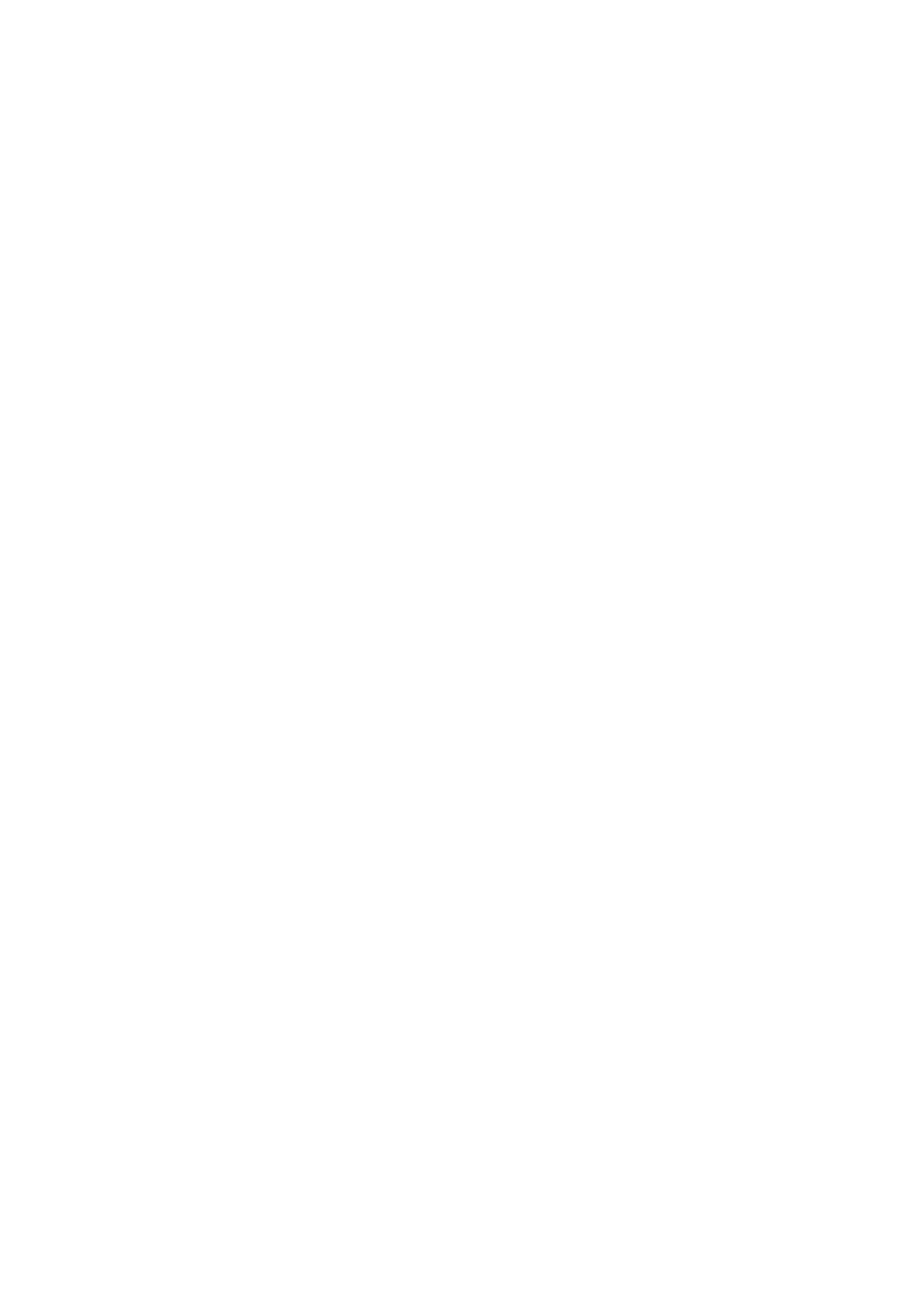# **Appendix B**

## *Table B.1*

Estimations of Probit function parameters with Maximum Likelihood

|                                    | 1994       | 1995       | 1996       | 1997       | 1998       | 1999        |
|------------------------------------|------------|------------|------------|------------|------------|-------------|
| Intercept                          | $-0.41$    | $-0.05$    | $-0.22$    | 0.57       | $-0.02$    | 0.03        |
| Age                                | 0.03       | 0.03       | 0.03       | 0.00       | 0.04       | $0.05**$    |
| Age-sq $(*100)$                    | $-0.08***$ | $-0.08***$ | $-0.07**$  | $-0.05*$   | $-0.10***$ | $-0.11***$  |
| Age*tenure                         | 0.15       | 0.02       | 0.03       | $-0.02$    | 0.02       | $-0.02***$  |
| Age*tenure-sq                      | $-132.50$  | 8.94       | $-32.74$   | 17.37      | 3.69       | $-0.002***$ |
| $(*1000)$                          |            |            |            |            |            |             |
| Age-sq.*tenure<br>$(*1000)$        | $-1.59$    | $-0.12$    | $-0.23$    | 0.51       | 0.03       | $0.21***$   |
| Age-sq.*tenure-sq.<br>$(*100.000)$ | 150.80     | $-12.30$   | 19.40      | $-12.10$   | 1.74       | $0.03***$   |
| Tenure                             | 6.08       | 8.60       | 8.12       | 9.39       | 8.09       | $0.54***$   |
| Tenure-sq.                         | 2.55       | $-0.69$    | $-0.22$    | $-0.83$    | $-0.49$    | $0.00***$   |
| Alt. income/1000                   | $-0.05***$ | $-0.05***$ | $-0.06***$ | $-0.08***$ | $-0.04***$ | $-0.06***$  |
| $Child(0-2)$                       | $-0.42***$ | $-0.74***$ | $-0.48***$ | $-0.69***$ | $-0.72***$ | $-0.55***$  |
| $Child(3-5)$                       | $-0.41***$ | $-0.53***$ | $-0.41***$ | $-0.46***$ | $-0.68**$  | $-0.45***$  |
| $Child(6-12)$                      | $-0.04$    | $-0.08$    | $-0.04$    | $-0.14$    | $-0.22*$   | $-0.14$     |
| Child(>12)                         | 0.14       | $0.19*$    | $0.26**$   | 0.18       | 0.13       | $0.27***$   |
| School(HSE)                        | $0.16**$   | $0.26***$  | $0.26***$  | $0.27***$  | $0.30***$  | $0.33***$   |
| School(HVE)                        | $0.30**$   | $0.49***$  | $0.40***$  | $0.37***$  | $0.38***$  | $0.56***$   |
| School(UvE)                        | $0.90***$  | $0.79***$  | $0.78***$  | $0.77***$  | $0.81***$  | $0.84***$   |
| Mean Dependent<br>var              | 0.55       | 0.59       | 0.60       | 0.63       | 0.65       | 0.66        |
| <b>SE</b> Regression               | 0.29       | 0.32       | 0.30       | 0.29       | 0.30       | 0.35        |

\* Significant at the 10% level; \*\* Significant at the 5% level; \*\*\* Significant at the 1% level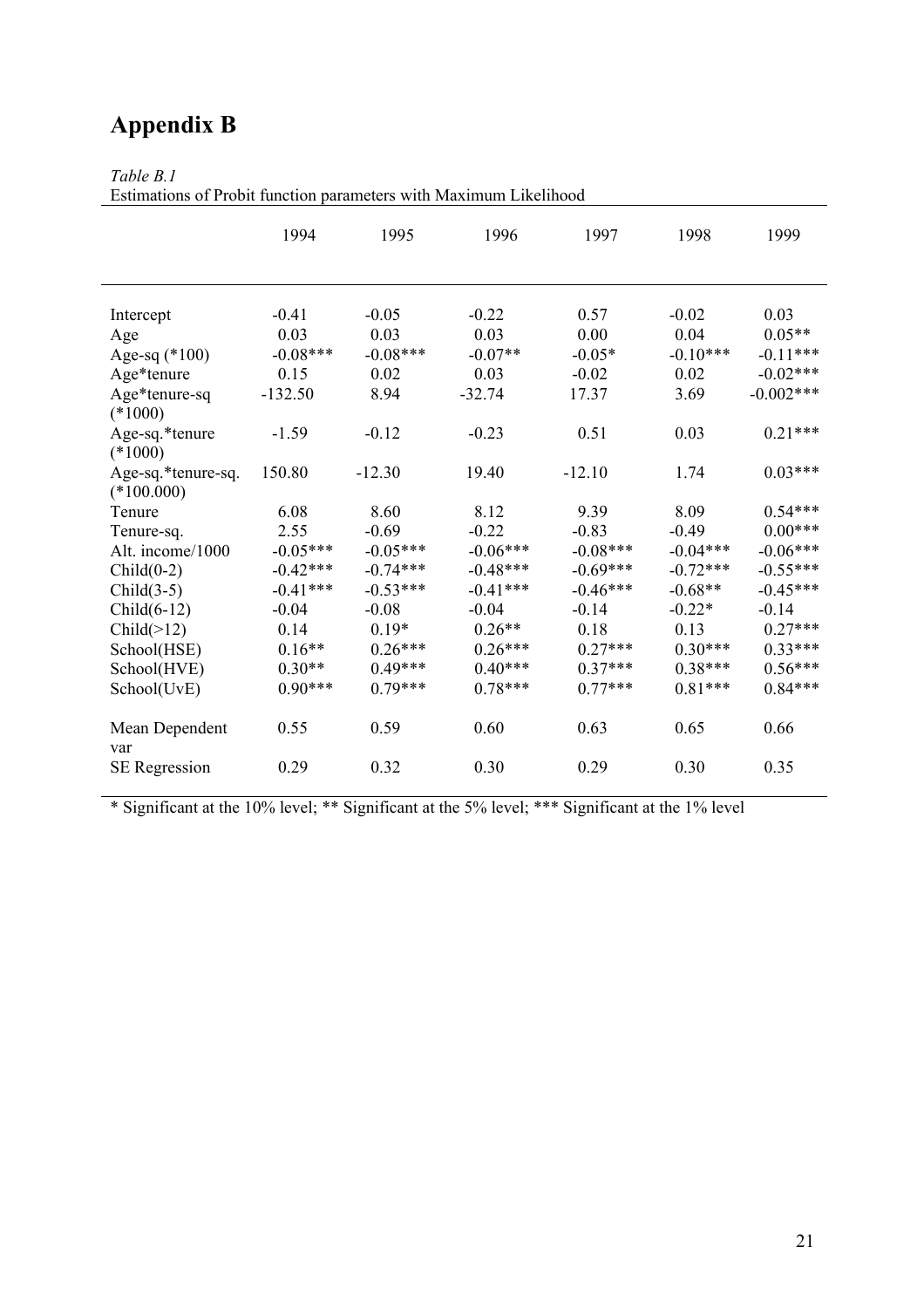|                                | 1994       | 1995       | 1996       | 1997        | 1998        | 1999       |
|--------------------------------|------------|------------|------------|-------------|-------------|------------|
| Intercept                      | $1.36***$  | $1.43***$  | $1.57***$  | $1.22***$   | $1.41***$   | $1.84***$  |
| Age                            | $0.05***$  | $0.05***$  | $0.04***$  | $0.05***$   | $0.05***$   | $0.03***$  |
| Age-sq $(*100)$                | $-0.06***$ | $-0.05***$ | $-0.04***$ | $-0.06***$  | $-0.05***$  | $-0.02**$  |
| Age*tenure                     | $-0.004*$  | $-0.002$   | 0.002      | $-0.004*$   | $-0.003$    | 0.0004     |
| Age*tenure-sq                  | $0.20*$    | 0.16       | 0.004      | $0.28**$    | $0.31***$   | $-0.00$    |
| $(*1000)$                      |            |            |            |             |             |            |
| Age-sq.*tenure<br>$(*1000)$    | $0.04*$    | 0.009      | $-0.004$   | 0.03        | 0.02        | $-0.008$   |
| Age-                           | $-0.19*$   | $-0.11$    | 0.05       | $-0.25*$    | $-0.28***$  | $-0.00$    |
| sq.*tenure-sq.<br>$(*100.000)$ |            |            |            |             |             |            |
| Tenure                         | $0.11***$  | $0.09**$   | 0.03       | $0.14***$   | $0.11***$   | 0.003      |
| Tenure-sq.                     | $-0.005**$ | $-0.006**$ | $-0.004$   | $-0.008***$ | $-0.009***$ | 0.00       |
| Alt.                           | $0.006**$  | $-0.003$   | $0.006*$   | $-0.002$    | $-0.006**$  | 0.000      |
| income/1000                    |            |            |            |             |             |            |
| $Child(0-2)$                   | 0.03       | $0.11***$  | $0.08***$  | $0.08***$   | $0.12***$   | $0.18***$  |
| $Child(3-5)$                   | 0.004      | 0.05       | $-0.04$    | 0.04        | $-0.02$     | $0.06*$    |
| $Child(6-12)$                  | $-0.05**$  | $-0.07***$ | $-0.04*$   | $-0.03$     | $-0.01$     | $-0.003$   |
| Child(>12)                     | $-0.09***$ | $-0.04*$   | $-0.05**$  | $-0.05**$   | $-0.08***$  | $-0.11***$ |
| School(HSE)                    | $0.08***$  | $0.11***$  | $0.09***$  | $0.11***$   | $0.10***$   | $0.06***$  |
| School(HVE)                    | $0.24***$  | $0.22***$  | $0.22***$  | $0.28***$   | $0.25***$   | $0.21***$  |
| School(UvE)                    | $0.34***$  | $0.38***$  | $0.39***$  | $0.40***$   | $0.39***$   | $0.34***$  |
| InvMills                       | $-0.007$   | 0.006      | $0.05**$   | $0.06***$   | $-0.01$     | $-0.25***$ |
| Mean<br>Dependent var          | 2.62       | 2.60       | 2.61       | 2.63        | 2.66        | 2.66       |
| <b>SE</b> Regression           | 0.30       | 0.33       | 0.33       | 0.31        | 0.31        | 0.32       |
| Adj. R-sq.                     | 0.24       | 0.23       | 0.23       | 0.27        | 0.26        | 0.24       |

*Table B.2*  Estimations of the Wage function parameters.

\* Significant at the 10% level; \*\* Significant at the 5% level; \*\*\* Significant at the 1% level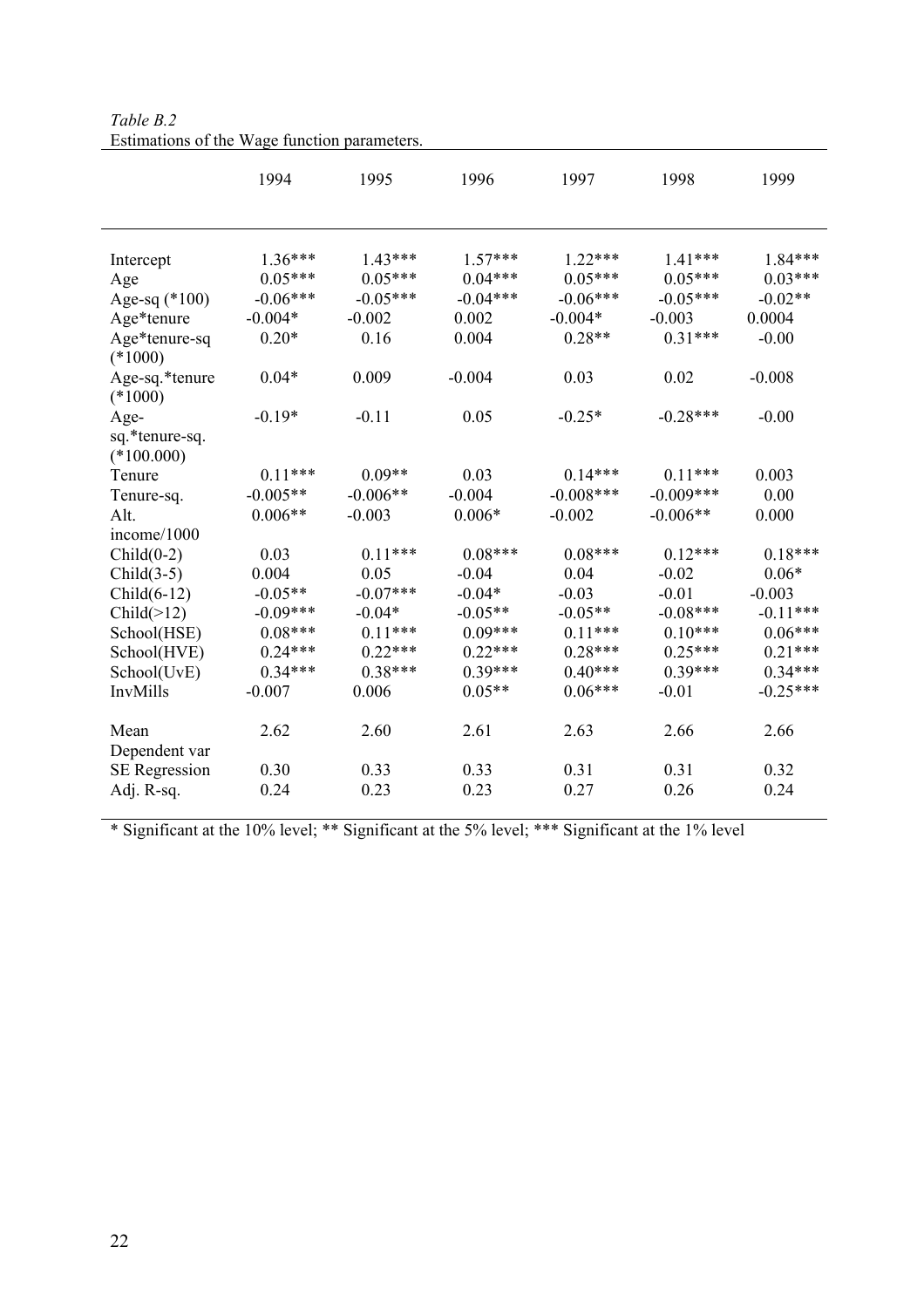## **Appendix C**

 $\overline{a}$ 

If policy makers want to stimulate non-participants to find work and working women to work more hours, they could for instance (1) create better and cheaper child care facilities, and (2) stimulate women to become more independent of the income earned by their husbands or male partners, social benefits or alimonies. To see how great the impact of particular policy measures can be for women of distinct labour force states, we simulated a situation in which (1) women do not have any children younger than 20 years old, and (2) women do not have any other income. The first simulation should be regarded as the maximum effect on hours worked of strongly improved child care facilities. Similarly, the results of the second simulation give a clue as to the maximum effect on the hours worked by women if, for example, they have no income support or husband who earns the family income.

|                                                              | $\Delta \text{H}$               | Mean 1994 Mean 1995<br>$\Delta \text{H}$ | <b>Mean 1996</b><br>$\Delta H$  | <b>Mean 1997</b><br>$\Delta \text{H}$ | <b>Mean 1998</b><br>$\Delta \text{H}$ | <b>Mean 1999</b><br>$\Delta \text{H}$ |
|--------------------------------------------------------------|---------------------------------|------------------------------------------|---------------------------------|---------------------------------------|---------------------------------------|---------------------------------------|
| Simulation 1<br>No children                                  |                                 |                                          |                                 |                                       |                                       |                                       |
| Total<br>E<br>UE<br>NPW<br>NP NW<br>Simulation 2<br>No other | 4.9<br>4.5<br>5.2<br>6.9<br>4.6 | 3.9<br>3.7<br>4.1<br>5.5<br>3.8          | 4.4<br>4.1<br>4.7<br>6.0<br>4.1 | 4.3<br>4.1<br>4.6<br>6.2<br>4.1       | 4.1<br>3.9<br>4.4<br>5.8<br>3.9       | 3.9<br>3.6<br>4.1<br>5.6<br>3.8       |
| income<br>Total<br>E<br>UE<br>NP W<br>NP NW                  | 1.2<br>1.1<br>1.2<br>1.2<br>1.4 | 2.7<br>2.5<br>2.7<br>2.7<br>3.2          | 2.2<br>1.9<br>2.1<br>2.2<br>2.4 | 2.2<br>2.1<br>2.2<br>2.3<br>2.5       | 2.7<br>2.4<br>2.7<br>2.7<br>3.0       | 2.2<br>2.1<br>2.2<br>2.3<br>2.6       |

*Table C.1*  Change in number of estimated working hours per group of women, 1994 to 1999

Note:  $E =$  employed;  $UE =$  unemployed; NP W = non-participating but willing to work; NP NW = non-participating but not willing to work.

 Table C.1 shows the average estimated increases of hours of work per group of women.<sup>21</sup> In the first simulation, the non-participating women who are willing to work (the

<sup>21.</sup> As before, we estimated the amount of preferred hours by applying the labour supply functions and the wage functions of the different years to the 1994 sample of women.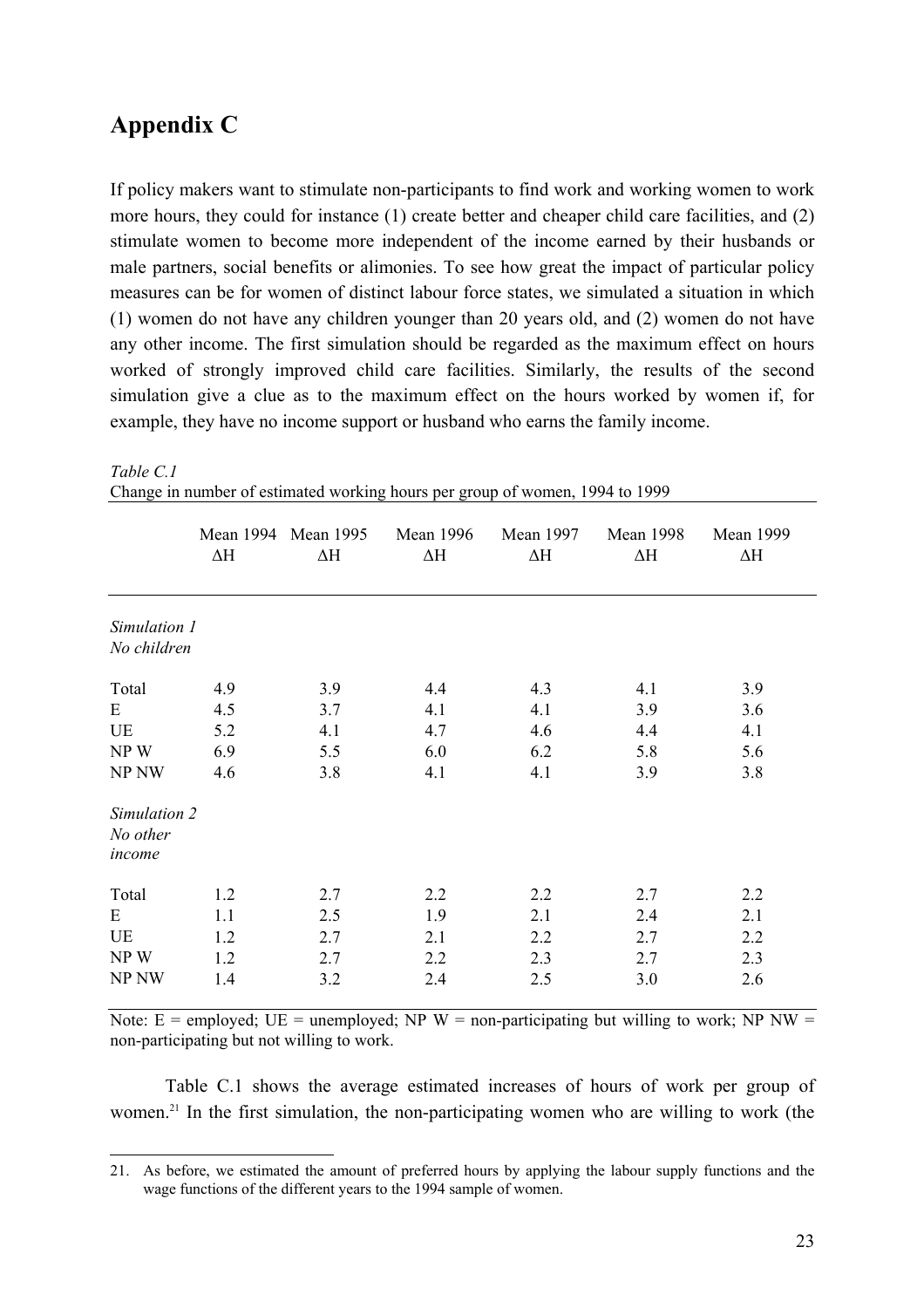'discouraged workers'), showed the largest increase in hours supplied. The increase of their willingness to work was significantly different from the increase of hours of the other groups. Moreover, there were no significant differences between the other three groups. The relatively large increase of estimated hours of work was due to the large average number of children the women of this group had compared to the other groups of women. In every year, they had significantly more children than the other groups (see Tables A.4 and A.6). Besides, they had the youngest children compared to the other three groups (Table A.5). The increase in estimated hours of work may have been large enough to overcome the fixed costs of working, in particular for 'discouraged workers'. This implies that the participation rate of especially these women will rise as a result of improved child care facilities.

 In the second simulation, it was assumed that women had no other income of their own or from their husband. The effect on the estimated number of hours supplied was the smallest for working women. There was a significant difference (at the 1% level) between working and non-working women, but this did not hold for the differences between the three groups of non-working women. Table A.8 shows that working women indeed had a lower average other income than the women of the other three groups. When other income decreases, unemployed women may be willing to accept a job for more hours per week, thereby increasing their chances on the labour market. Moreover, due to a lower other income, 'discouraged workers' may be stimulated to search for a job (i.e. they will be part of the labour force), since the hours they are willing to supply themselves on the labour market may become higher than the minimum number of working hours required to overcome the fixed costs of working. This leads to a rise of the participation rate of these women.

 If 1999 is compared to 1994, it seems that the impact of the above-mentioned measures to stimulate female participation on the labour market is reduced in the first simulation, which may be a result of growing female independence with regard to having children. Moreover, for the second simulation the impact of having no other income seems to have increased, which may point to a larger willingness of women to work and earn their own income. Nevertheless, for both simulations there was some variation in the additional number of hours women are willing to work for the years between 1994 and 1999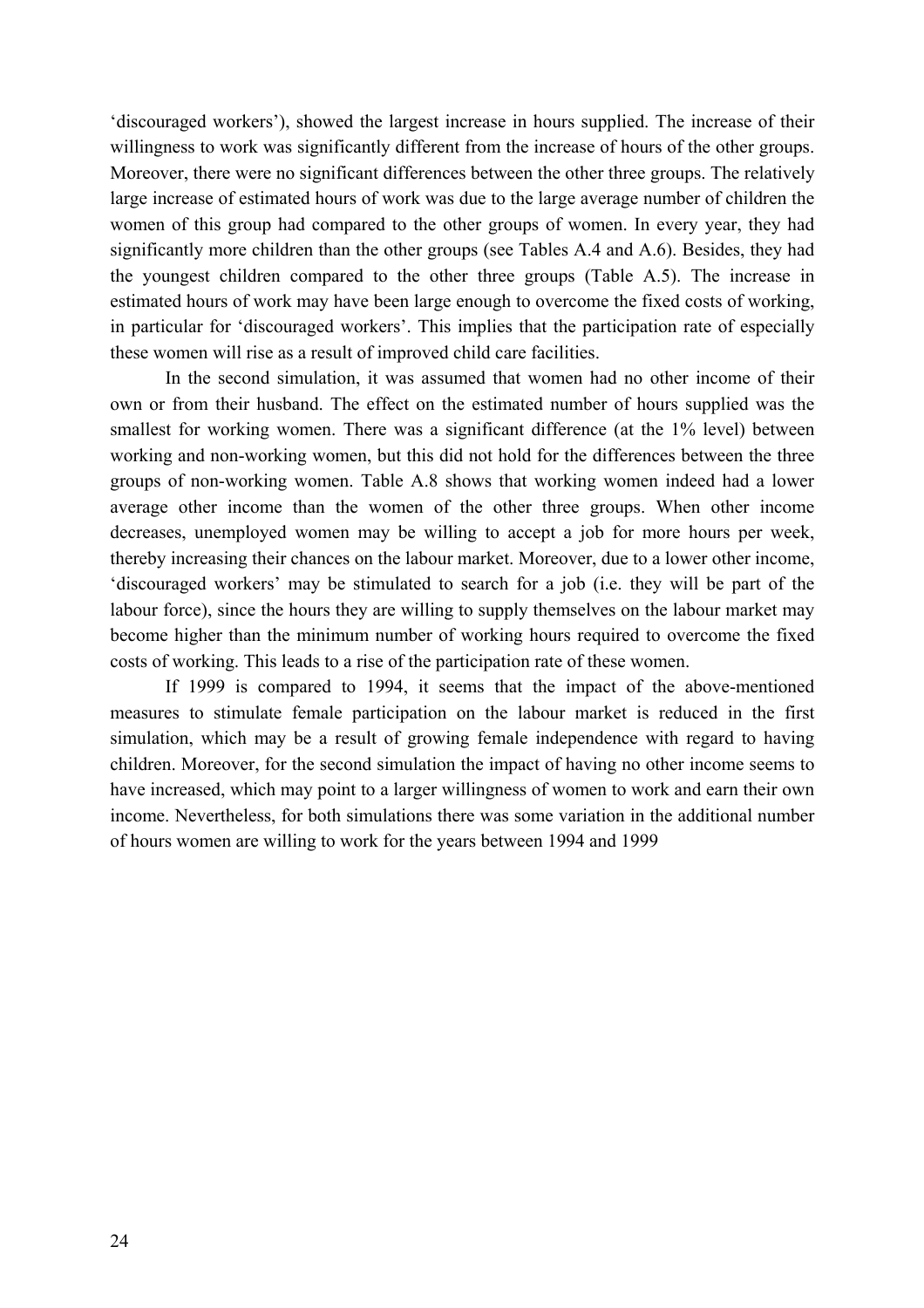# **Appendix D**

*Table D.1* 

Estimated average number of hours supplied for women of four distinct labour force states, 1994- 199922

|       | <b>Mean 1994</b> | Mean 1995 | Mean 1996 | Mean 1997 | <b>Mean 1998</b> | <b>Mean 1999</b> |
|-------|------------------|-----------|-----------|-----------|------------------|------------------|
| Total | 17.4             | 19.0      | 18.0      | 19.1      | 20.1             | 21.6             |
| E     | 25.6             | 25.9      | 25.3      | 25.8      | 25.9             | 25.9             |
| UE    | 13.8             | 13.8      | 12.3      | 13.3      | 14.6             | 19.5             |
| NPW   | 11.1             | 12.5      | 10.7      | 11.2      | 13.5             | 17.3             |
| NP NW | 5.0              | 6.9       | 4.5       | 5.1       | 6.9              | 11.1             |

*Table D.2* 

Estimated average number of hours supplied for women with 1994 wage functions and individual characteristics, and labour supply functions for the years 1994-1999

|       | Mean 1994 | Mean 1995 | Mean 1996 | Mean 1997 | <b>Mean 1998</b> | Mean 1999 |
|-------|-----------|-----------|-----------|-----------|------------------|-----------|
|       |           |           |           |           |                  |           |
| Total | 17.4      | 17.7      | 16.5      | 16.9      | 17.7             | 18.4      |
| E     | 25.6      | 26        | 25        | 25.3      | 25.2             | 26.7      |
| UE    | 13.8      | 14        | 12.7      | 13.5      | 14.8             | 15.4      |
| NPW   | 11.1      | 11.4      | 10.2      | 10.8      | 12.4             | 12.8      |
| NP NW | 5.0       | 5.2       | 3.3       | 3.8       | 6.0              | 5.6       |

*Table D.3* 

 $\overline{a}$ 

Estimated average number of hours supplied for women with 1994 labour supply functions and individual characteristics, and wage functions for the years 1994-1999

|       | Mean 1994 | Mean 1995 | Mean 1996 | <b>Mean 1997</b> | <b>Mean 1998</b> | Mean 1999 |
|-------|-----------|-----------|-----------|------------------|------------------|-----------|
|       |           |           |           |                  |                  |           |
| Total | 17.4      | 17.1      | 17.3      | 17.2             | 17.2             | 16.7      |
| E     | 25.6      | 25.3      | 25.2      | 25.2             | 25.5             | 25.8      |
| UE    | 13.8      | 13.2      | 13.4      | 13.4             | 13.2             | 11.8      |
| NP W  | 11.1      | 10.6      | 10.7      | 10.9             | 10.6             | 9.1       |
| NP NW | 5.0       | 4.8       | 5.6       | 5.1              | 4.7              | 3.4       |
|       |           |           |           |                  |                  |           |

22. Note:  $E =$  employed,  $UE =$  unemployed, NP W = non-participating but willing to work, NP NW = nonparticipating but not willing to work.